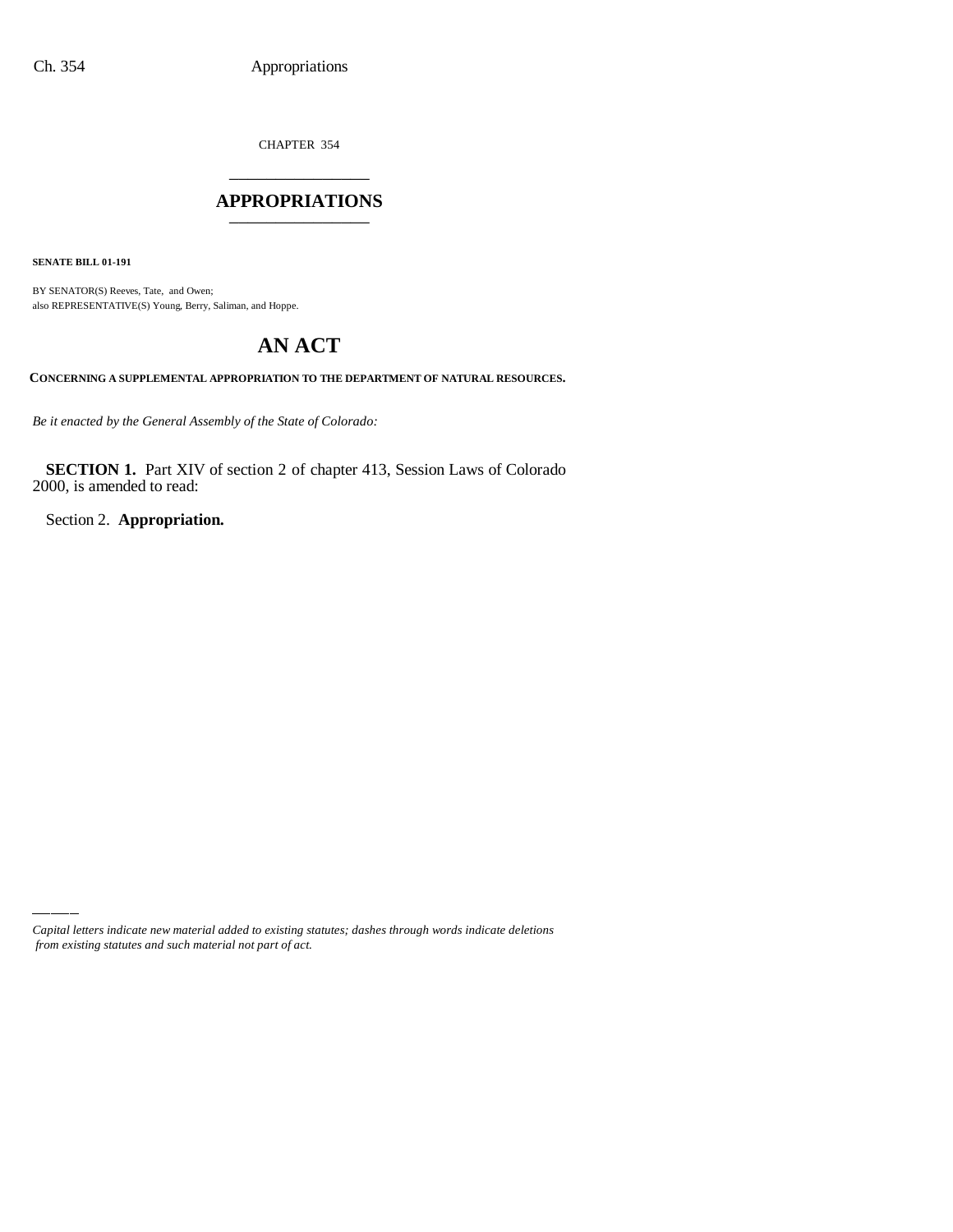|                                                     |                 |              | <b>APPROPRIATION FROM</b>              |                |                          |                      |                |
|-----------------------------------------------------|-----------------|--------------|----------------------------------------|----------------|--------------------------|----------------------|----------------|
|                                                     |                 |              |                                        | <b>GENERAL</b> |                          | <b>CASH</b>          |                |
|                                                     | ITEM &          |              | <b>GENERAL</b>                         | <b>FUND</b>    | <b>CASH</b>              | <b>FUNDS</b>         | <b>FEDERAL</b> |
|                                                     | <b>SUBTOTAL</b> | <b>TOTAL</b> | <b>FUND</b>                            | <b>EXEMPT</b>  | <b>FUNDS</b>             | <b>EXEMPT</b>        | <b>FUNDS</b>   |
|                                                     | \$<br>\$        |              | \$                                     | \$             | \$                       | \$                   | \$             |
|                                                     |                 |              | <b>PART XIV</b>                        |                |                          |                      |                |
|                                                     |                 |              | <b>DEPARTMENT OF NATURAL RESOURCES</b> |                |                          |                      |                |
| (1) EXECUTIVE DIRECTOR'S OFFICE <sup>164, 165</sup> |                 |              |                                        |                |                          |                      |                |
| (A) Administration                                  |                 |              |                                        |                |                          |                      |                |
| <b>Personal Services</b>                            | 2,735,928       |              |                                        |                |                          | $2,735,928(T)^a$     |                |
|                                                     |                 |              |                                        |                |                          | $(43.6$ FTE)         |                |
| Health, Life, and Dental                            | 2,788,645       |              | 810,172                                |                | $1,512,155^b$            | 223,437 <sup>c</sup> | 242,881        |
| Short-term Disability                               | 27,895          |              | 7,562                                  |                | $14,805^{\rm b}$         | $2,815^{\circ}$      | 2,713          |
| Salary Survey and Senior                            |                 |              |                                        |                |                          |                      |                |
| <b>Executive Service</b>                            | 2,884,510       |              | 862,285                                |                | $1,536,840^b$            | $228,622^{\circ}$    | 256,763        |
| Anniversary Increases                               | 586,125         |              | 145,448                                |                | 325,873 <sup>b</sup>     | $65,936^{\circ}$     | 48,868         |
| Shift Differential                                  | 6,337           |              | 2,352                                  |                | $3,985^{\rm b}$          |                      |                |
| Workers' Compensation                               | 1,100,704       |              | 172,549                                |                | 882,496 <sup>b</sup>     | $29,689^{\circ}$     | 15,970         |
| <b>Operating Expenses</b>                           | 1,396,477       |              | 73,596                                 |                | $1,146,669$ <sup>b</sup> | $170,875$ °          | 5,337          |
|                                                     | 1,399,392       |              | 65,718                                 |                | $1,032,002^b$            | $296,335^{\circ}$    |                |
| Legal Services for 38,149                           |                 |              |                                        |                |                          |                      |                |
| hours                                               | 2,129,095       |              | 909,141                                |                | 814,480 <sup>b</sup>     | 322,508 <sup>c</sup> | 82,966         |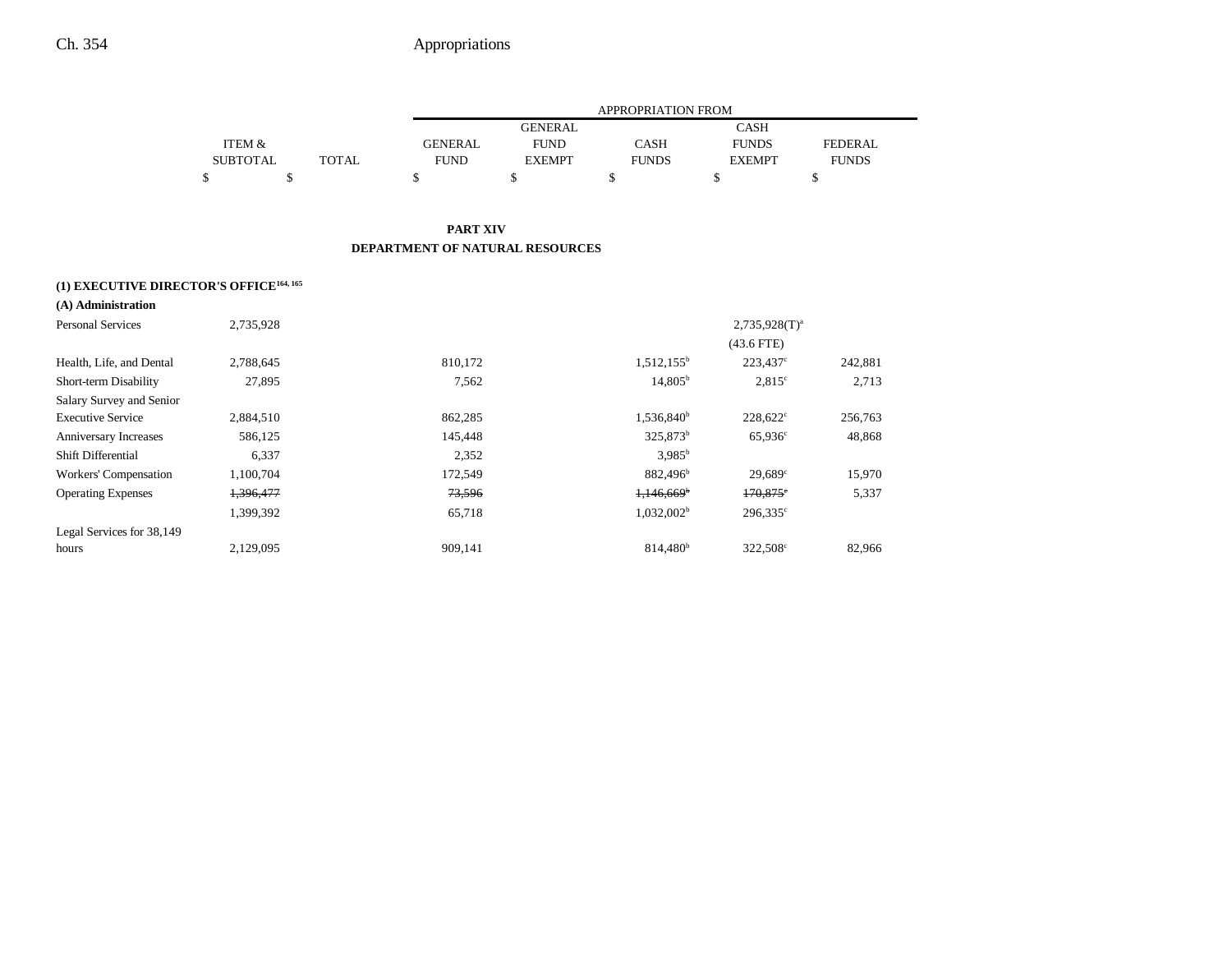| Payment to Risk               |            |         |                        |                   |        |
|-------------------------------|------------|---------|------------------------|-------------------|--------|
| Management and Property       |            |         |                        |                   |        |
| Funds                         | 268,900    | 73,011  | $175,918$ <sup>b</sup> | $15.996^{\circ}$  | 3,975  |
| <b>Vehicle Lease Payments</b> | 3,093,198  | 650,173 | $2,342,682^b$          | $25,155^{\circ}$  | 75,188 |
| <b>Leased Space</b>           | 623,086    | 355,743 | 199.897 <sup>b</sup>   | $23.169^{\circ}$  | 44,277 |
| Capitol Complex Leased        |            |         |                        |                   |        |
| Space                         | 622,401    | 271,101 | 104.926 <sup>b</sup>   | $171.372^{\circ}$ | 75,002 |
|                               | 18,263,301 |         |                        |                   |        |
|                               | 18,266,216 |         |                        |                   |        |

<sup>a</sup> This amount shall be from statewide and departmental indirect cost recoveries.

<sup>b</sup> These amounts shall be from various sources of cash funds.

<sup>c</sup> Of these amounts, \$728,142(T) shall be from statewide and departmental indirect cost recoveries and \$551,432 \$676,892 shall be from various sources of cash funds exempt.

### **(B) Information Technology Services**

| <b>Personal Services</b>      | 1,050,874 | $1,050,874(T)^a$ |             |                   |        |
|-------------------------------|-----------|------------------|-------------|-------------------|--------|
|                               |           |                  |             | $(15.0$ FTE)      |        |
| <b>Operating Expenses</b>     | 19,310    |                  |             | $19,310(T)^a$     |        |
|                               | 20,969    |                  |             | $20,969(T)^a$     |        |
| Purchase of Services from     |           |                  |             |                   |        |
| <b>Computer Center</b>        | 121,761   | 14,003           | $28,356^b$  | $79,402^{\circ}$  |        |
| <b>Information Technology</b> |           |                  |             |                   |        |
| <b>Asset Maintenance</b>      | 435,233   | 99,611           | $191,176^b$ | $126.786^{\circ}$ | 17,660 |
|                               | 1,627,178 |                  |             |                   |        |
|                               | 1,628,837 |                  |             |                   |        |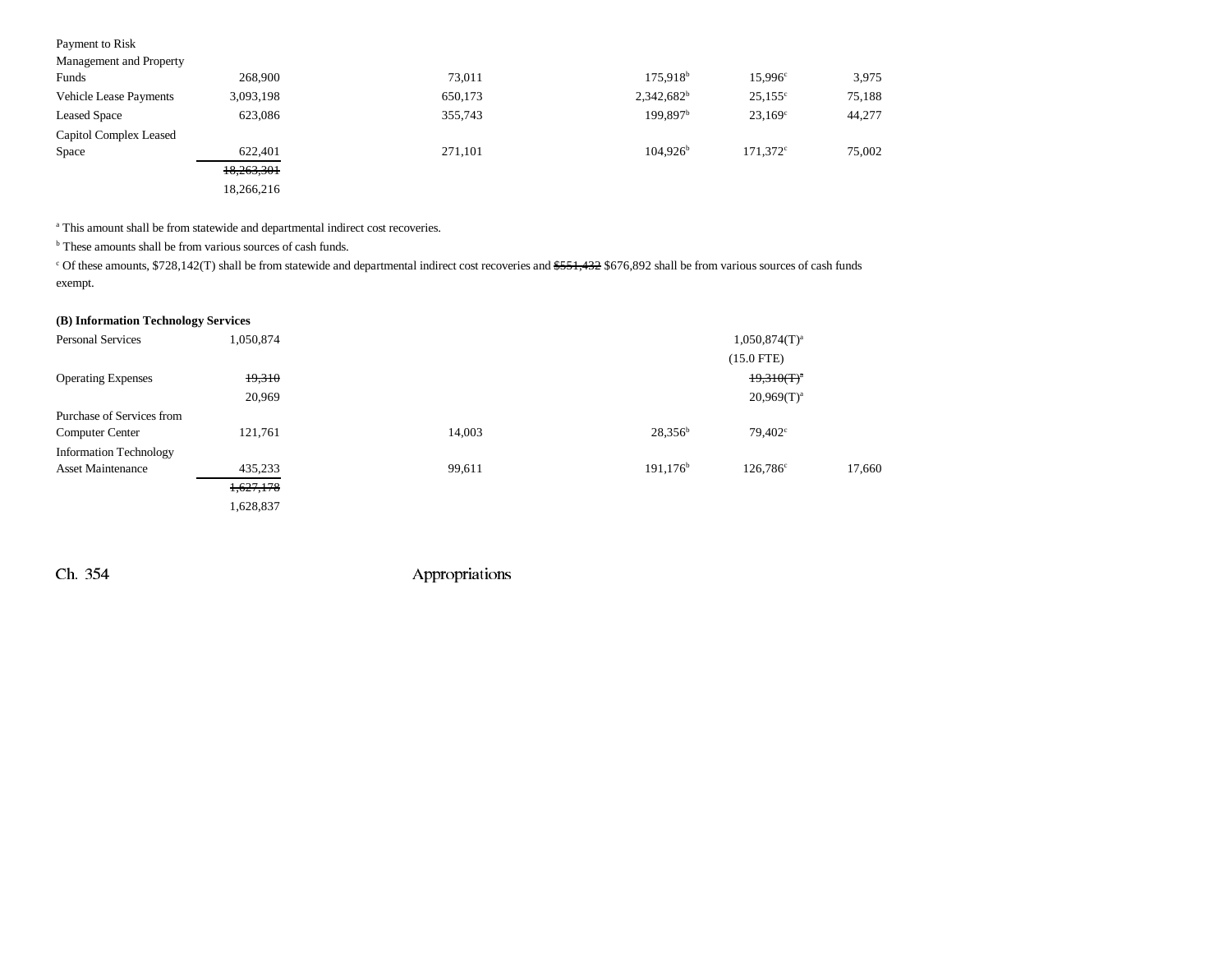|                 |              | APPROPRIATION FROM |                |              |               |                |  |
|-----------------|--------------|--------------------|----------------|--------------|---------------|----------------|--|
|                 |              |                    | <b>GENERAL</b> |              | CASH          |                |  |
| ITEM &          |              | <b>GENERAL</b>     | <b>FUND</b>    | CASH         | <b>FUNDS</b>  | <b>FEDERAL</b> |  |
| <b>SUBTOTAL</b> | <b>TOTAL</b> | FUND               | <b>EXEMPT</b>  | <b>FUNDS</b> | <b>EXEMPT</b> | <b>FUNDS</b>   |  |
| \$              |              |                    |                |              |               |                |  |

<sup>a</sup> These amounts shall be from statewide and departmental indirect cost recoveries.

<sup>b</sup> These amounts shall be from various sources of cash funds.

c Of these amounts, \$181,822(T) shall be from statewide and departmental indirect cost recoveries and \$24,366 shall be from various sources of cash funds exempt.

| (C) Comprehensive<br><b>Environmental Response,</b><br><b>Compensation and</b><br>Liability Act <sup>152</sup> | 10,000  | 10,000      |                 |         |
|----------------------------------------------------------------------------------------------------------------|---------|-------------|-----------------|---------|
| (D) EPA Wetlands Grant                                                                                         | 475,000 |             |                 | 475,000 |
| (E) Youth in Natural<br><b>Resources Program</b>                                                               |         |             |                 |         |
| Program Administration                                                                                         | 109,610 | 109,610     |                 |         |
|                                                                                                                |         | $(2.0$ FTE) |                 |         |
| <b>Crew Operating Costs</b>                                                                                    | 121,090 |             | $84,090(T)^{a}$ | 37,000  |
|                                                                                                                | 122,627 |             | $85,627(T)^a$   |         |
|                                                                                                                | 230,700 |             |                 |         |
|                                                                                                                | 232,237 |             |                 |         |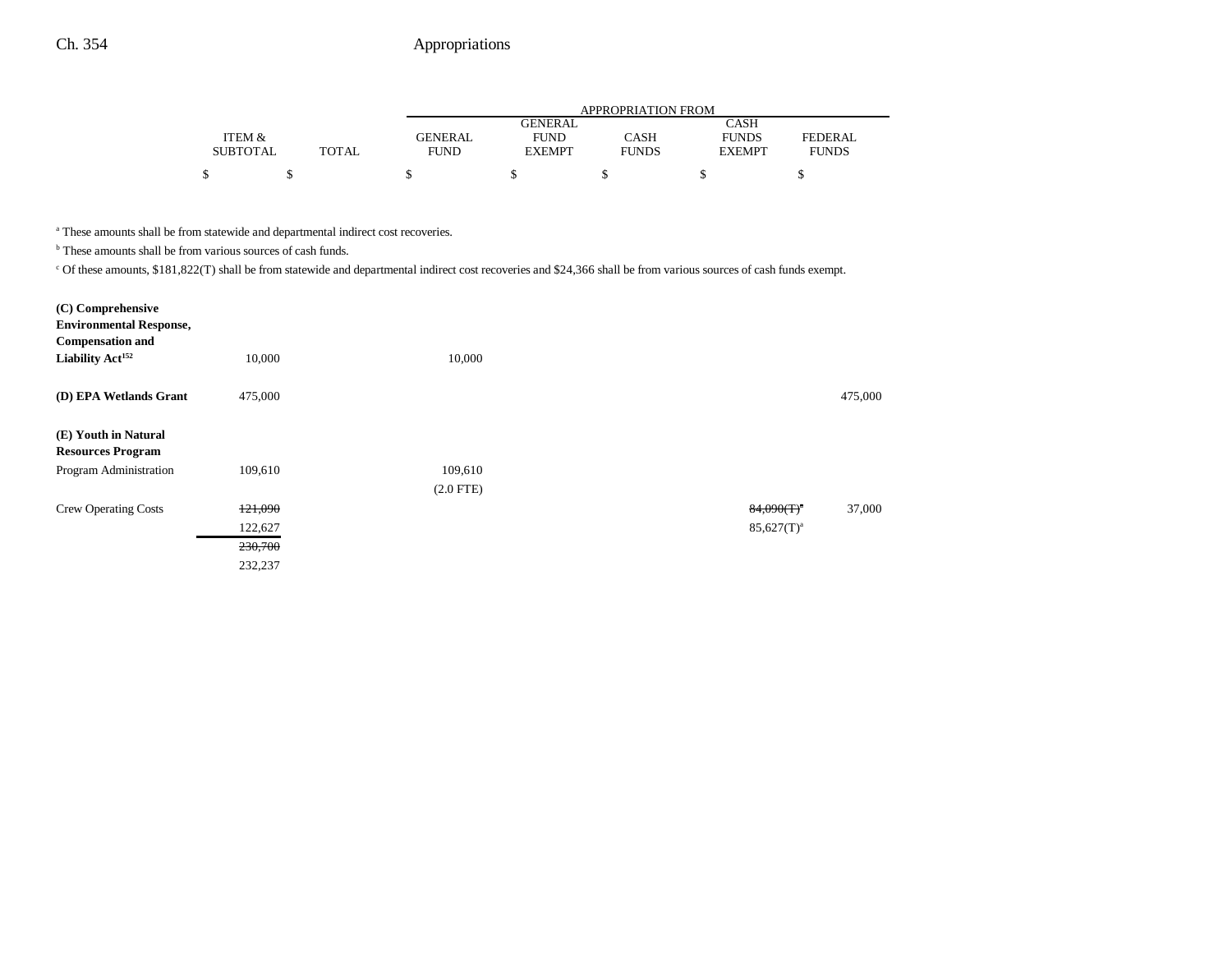<sup>a</sup> This amount shall be from various sources transferred from within the Department.

### 20,606,179

20,612,290

### **(2) MINERALS AND GEOLOGY**

| (A) Coal Land Reclamation       |              |            |                  |                        |
|---------------------------------|--------------|------------|------------------|------------------------|
| Program Expenses <sup>166</sup> | 1,867,559    | 317,485(M) | $74,702(H)^a$    | 1,475,372              |
|                                 | 1,872,797    | 318,376(M) | $74.911(H)^a$    | 1,479,510 <sup>b</sup> |
|                                 | $(25.0$ FTE) |            |                  |                        |
| <b>Coal Program Support</b>     | 33,842       |            | $33,842^{\circ}$ |                        |
| <b>Indirect Cost Assessment</b> | 94,138       |            | $4,563^{\circ}$  | $89.575^{\text{t}}$    |
|                                 | 1,995,539    |            |                  |                        |
|                                 | 2,000,777    |            |                  |                        |

a These amounts shall be from the Operational Account of the Severance Tax Trust Fund.

<sup>b</sup> This amount shall be from the Office of Surface Mining.

#### **(B) Inactive Mines**

| Program Costs                   | 640,811      |         |         |
|---------------------------------|--------------|---------|---------|
|                                 | $(13.6$ FTE) |         |         |
| <b>Abandoned Mine Safety</b>    | 111,665      |         |         |
|                                 | $(0.2$ FTE)  |         |         |
| <b>Indirect Cost Assessment</b> | 67,219       |         |         |
|                                 | 819,695      | 111,665 | 708,030 |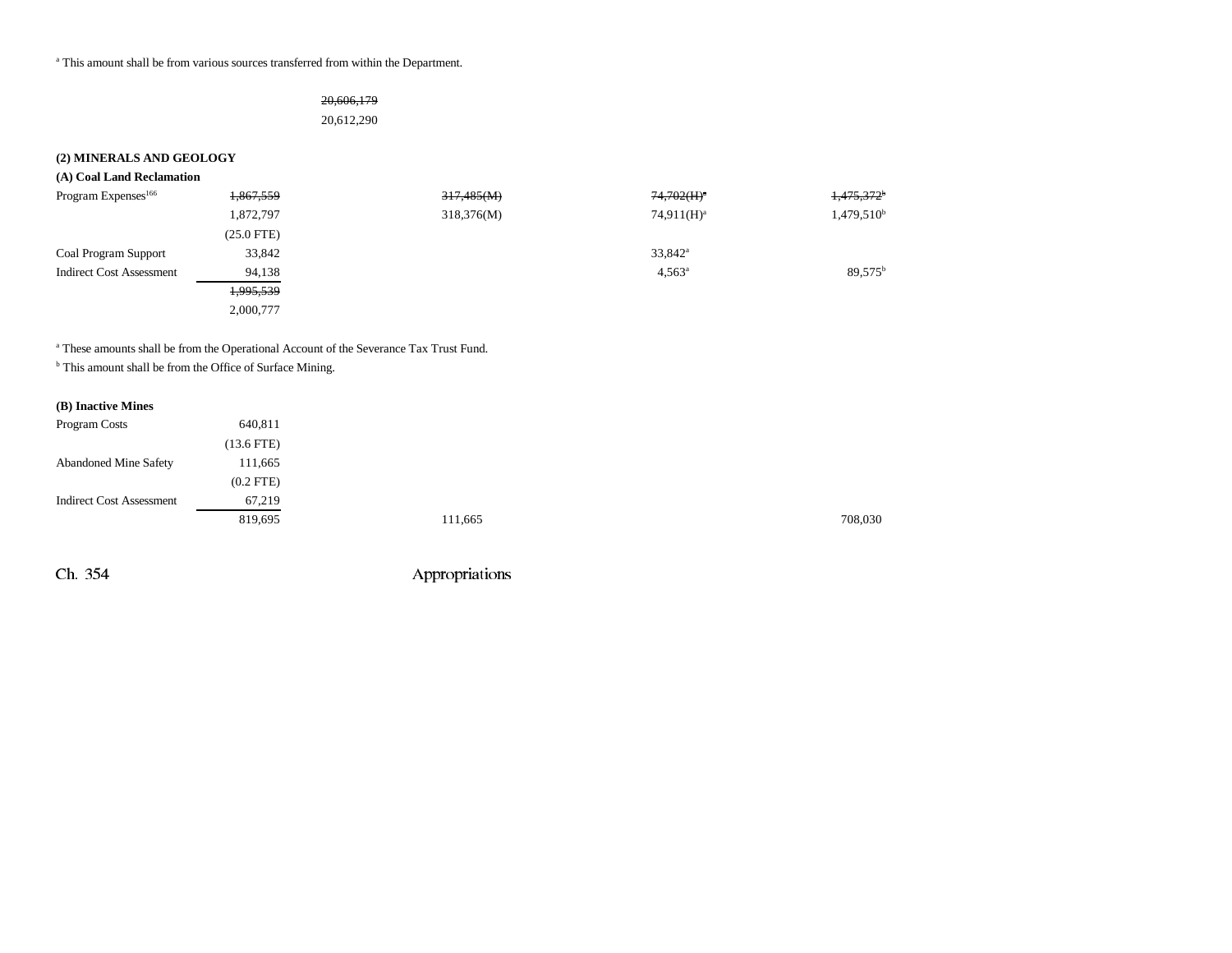|                                 |                           |              | APPROPRIATION FROM            |                                                |                             |                                       |                                |
|---------------------------------|---------------------------|--------------|-------------------------------|------------------------------------------------|-----------------------------|---------------------------------------|--------------------------------|
|                                 | ITEM &<br><b>SUBTOTAL</b> | <b>TOTAL</b> | <b>GENERAL</b><br><b>FUND</b> | <b>GENERAL</b><br><b>FUND</b><br><b>EXEMPT</b> | <b>CASH</b><br><b>FUNDS</b> | CASH<br><b>FUNDS</b><br><b>EXEMPT</b> | <b>FEDERAL</b><br><b>FUNDS</b> |
|                                 | \$<br>\$                  |              | \$                            | \$                                             | \$                          | \$                                    | \$                             |
|                                 |                           |              |                               |                                                |                             |                                       |                                |
| (C) Minerals                    |                           |              |                               |                                                |                             |                                       |                                |
| <b>Personal Services</b>        | 1,628,542                 |              |                               |                                                |                             |                                       |                                |
|                                 | $(23.9$ FTE)              |              |                               |                                                |                             |                                       |                                |
| <b>Operating Expenses</b>       | 121,402                   |              |                               |                                                |                             |                                       |                                |
|                                 | 123,551                   |              |                               |                                                |                             |                                       |                                |
| <b>Indirect Cost Assessment</b> | 69,805                    |              |                               |                                                |                             |                                       |                                |
|                                 | 1,819,749                 |              | 699,978                       |                                                | $1,119,771$ *               |                                       |                                |
|                                 | 1,821,898                 |              | 700,837                       |                                                | $1,121,061^a$               |                                       |                                |
|                                 |                           |              |                               |                                                |                             |                                       |                                |

<sup>a</sup> Of this amount, \$716,873 shall be from the Mined Land Reclamation Fund and \$402,898 \$404,188 shall be from the Operational Account of the Severance Tax Trust Fund.

### **(D) Mines Program**

| Colorado and Federal Mine |                    |             |                  |             |
|---------------------------|--------------------|-------------|------------------|-------------|
| <b>Safety Program</b>     | <del>439,058</del> | 134,857     | $87,345^{\circ}$ | 216,856     |
|                           | 440.210            | 135.332     |                  | 217,533     |
|                           |                    | $(1.0$ FTE) | $(0.7$ FTE)      | $(3.3$ FTE) |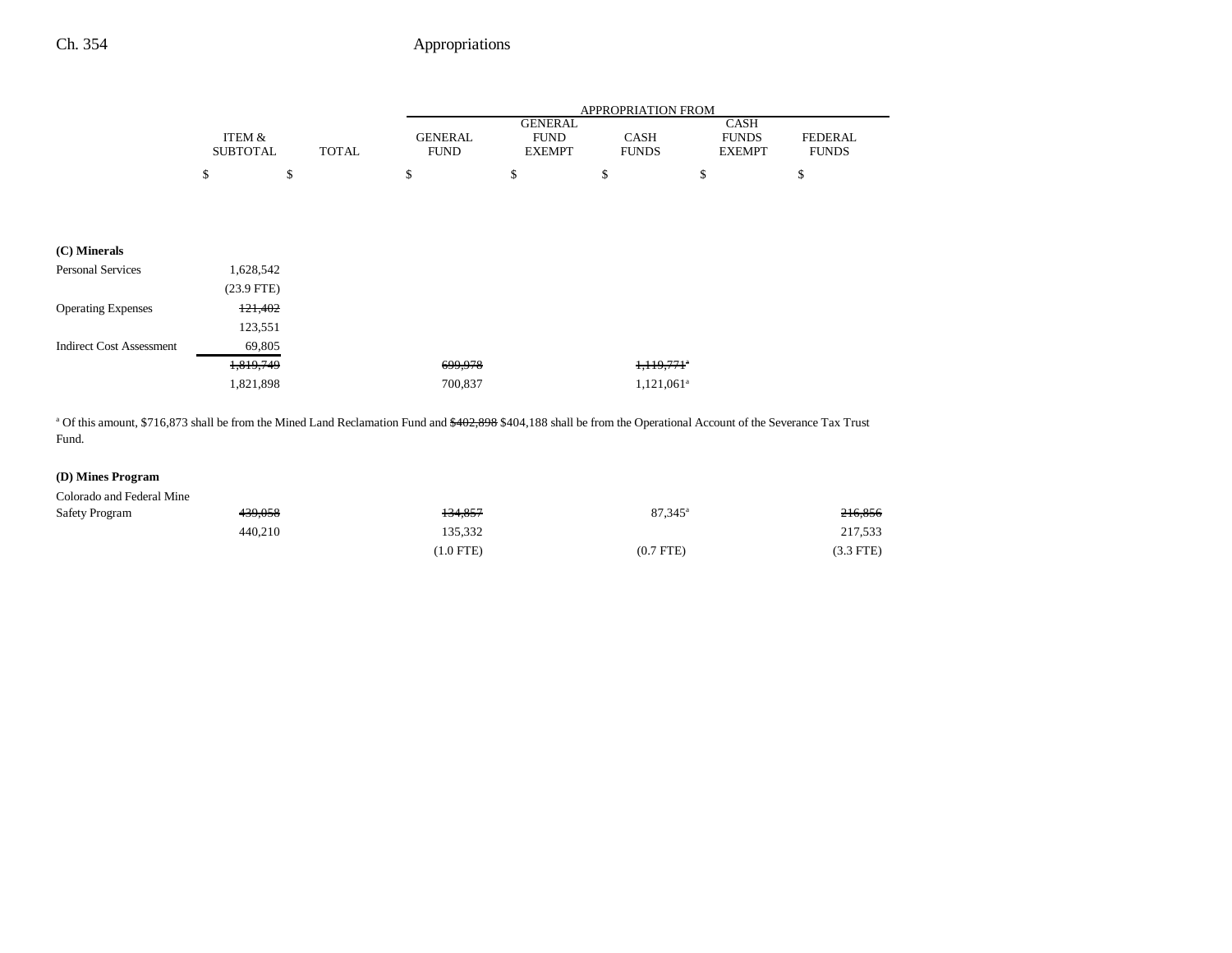| <b>Blaster Certification</b>                                                                                                                                                                                                                                                                                              |             |           |                       |        |  |  |  |
|---------------------------------------------------------------------------------------------------------------------------------------------------------------------------------------------------------------------------------------------------------------------------------------------------------------------------|-------------|-----------|-----------------------|--------|--|--|--|
| Program <sup>166</sup>                                                                                                                                                                                                                                                                                                    | 99,666      | 16,943(M) | 3,987(H) <sup>b</sup> | 78,736 |  |  |  |
|                                                                                                                                                                                                                                                                                                                           | $(1.0$ FTE) |           |                       |        |  |  |  |
| <b>Indirect Cost Assessment</b>                                                                                                                                                                                                                                                                                           | 19,410      |           | $3,368^{\circ}$       | 16,042 |  |  |  |
|                                                                                                                                                                                                                                                                                                                           | 558,134     |           |                       |        |  |  |  |
|                                                                                                                                                                                                                                                                                                                           | 559,286     |           |                       |        |  |  |  |
| <sup>a</sup> Of this amount, \$71,500 shall be from the Operational Account of the Severance Tax Trust Fund and \$15,845 shall be from fees.<br><sup>b</sup> This amount shall be from the Operational Account of the Severance Tax Trust Fund.<br><sup>c</sup> This amount shall be from fees.<br>(E) Emergency Response |             |           |                       |        |  |  |  |
| Costs <sup>167</sup>                                                                                                                                                                                                                                                                                                      | 475,567     |           | 475,567 <sup>a</sup>  |        |  |  |  |
| <sup>a</sup> This amount shall be from reserves in the Emergency Response Cash Fund created under Section 34-32-122 (3) (a) (I), C.R.S.                                                                                                                                                                                   |             |           |                       |        |  |  |  |
| (F) Severance Tax Projects                                                                                                                                                                                                                                                                                                |             |           |                       |        |  |  |  |
| Shrub Establishment                                                                                                                                                                                                                                                                                                       |             |           |                       |        |  |  |  |
| Research                                                                                                                                                                                                                                                                                                                  | 20,000      |           | $20,000^a$            |        |  |  |  |
| Mine Safety Training                                                                                                                                                                                                                                                                                                      |             |           |                       |        |  |  |  |
| Outreach OUTREACH <sup>167a</sup>                                                                                                                                                                                                                                                                                         | 38,000      |           | $38,000^a$            |        |  |  |  |
|                                                                                                                                                                                                                                                                                                                           | 58,000      |           |                       |        |  |  |  |

a These amounts shall be from the Operational Account of the Severance Tax Trust Fund.

5,726,684 5,735,223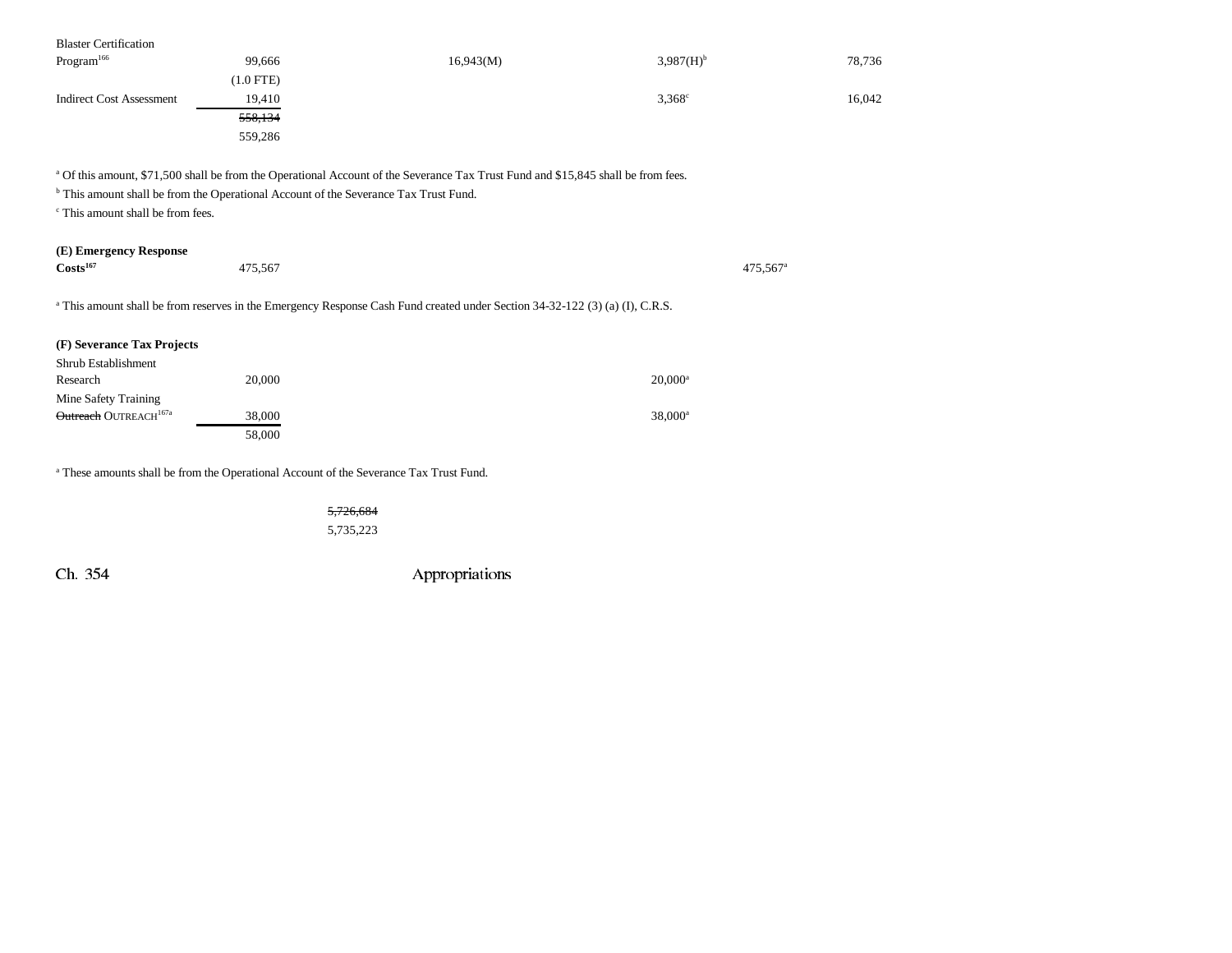|                           |                           |              | APPROPRIATION FROM            |                                                |                             |                                              |                                |
|---------------------------|---------------------------|--------------|-------------------------------|------------------------------------------------|-----------------------------|----------------------------------------------|--------------------------------|
|                           | ITEM &<br><b>SUBTOTAL</b> | <b>TOTAL</b> | <b>GENERAL</b><br><b>FUND</b> | <b>GENERAL</b><br><b>FUND</b><br><b>EXEMPT</b> | <b>CASH</b><br><b>FUNDS</b> | <b>CASH</b><br><b>FUNDS</b><br><b>EXEMPT</b> | <b>FEDERAL</b><br><b>FUNDS</b> |
|                           | \$                        | \$           | \$                            | \$                                             | \$                          | \$                                           | \$                             |
|                           |                           |              |                               |                                                |                             |                                              |                                |
|                           |                           |              |                               |                                                |                             |                                              |                                |
| (3) GEOLOGICAL SURVEY     |                           |              |                               |                                                |                             |                                              |                                |
| Environmental Geology and |                           |              |                               |                                                |                             |                                              |                                |
| Geological Hazards        |                           |              |                               |                                                |                             |                                              |                                |
| Program                   | 1,983,189                 |              | 235,167                       |                                                | 820,608*                    | $728,729(T)^{b}$                             | 198,685                        |
|                           | 1,986,339                 |              | 235,859                       |                                                | 823,066 <sup>a</sup>        |                                              |                                |
|                           |                           |              | $(2.3$ FTE)                   |                                                | $(7.4$ FTE)                 | $(6.0$ FTE)                                  | $(2.5$ FTE)                    |
| Mineral Resources and     |                           |              |                               |                                                |                             |                                              |                                |
| Mapping                   | 1,322,542                 |              | 328,790                       |                                                | $690,004$ °                 |                                              | 303,748                        |
|                           | 1,322,996                 |              |                               |                                                | 690,458 <sup>c</sup>        |                                              |                                |
|                           |                           |              | $(3.5$ FTE)                   |                                                | $(4.2$ FTE)                 |                                              | $(3.8$ FTE)                    |
| Colorado Avalanche        |                           |              |                               |                                                |                             |                                              |                                |
| <b>Information Center</b> | 487,347                   |              |                               |                                                | $120,974$ <sup>d</sup>      | 341,454 <sup>e</sup>                         | 24,919                         |
|                           |                           |              |                               |                                                | $(0.5$ FTE $)$              | $(6.5$ FTE)                                  | $(0.3$ FTE)                    |
| <b>Indirect Cost</b>      |                           |              |                               |                                                |                             |                                              |                                |
| Assessment                | 20,249                    |              |                               |                                                |                             |                                              | 20,249                         |
|                           |                           | 3,813,327    |                               |                                                |                             |                                              |                                |
|                           |                           | 3,816,931    |                               |                                                |                             |                                              |                                |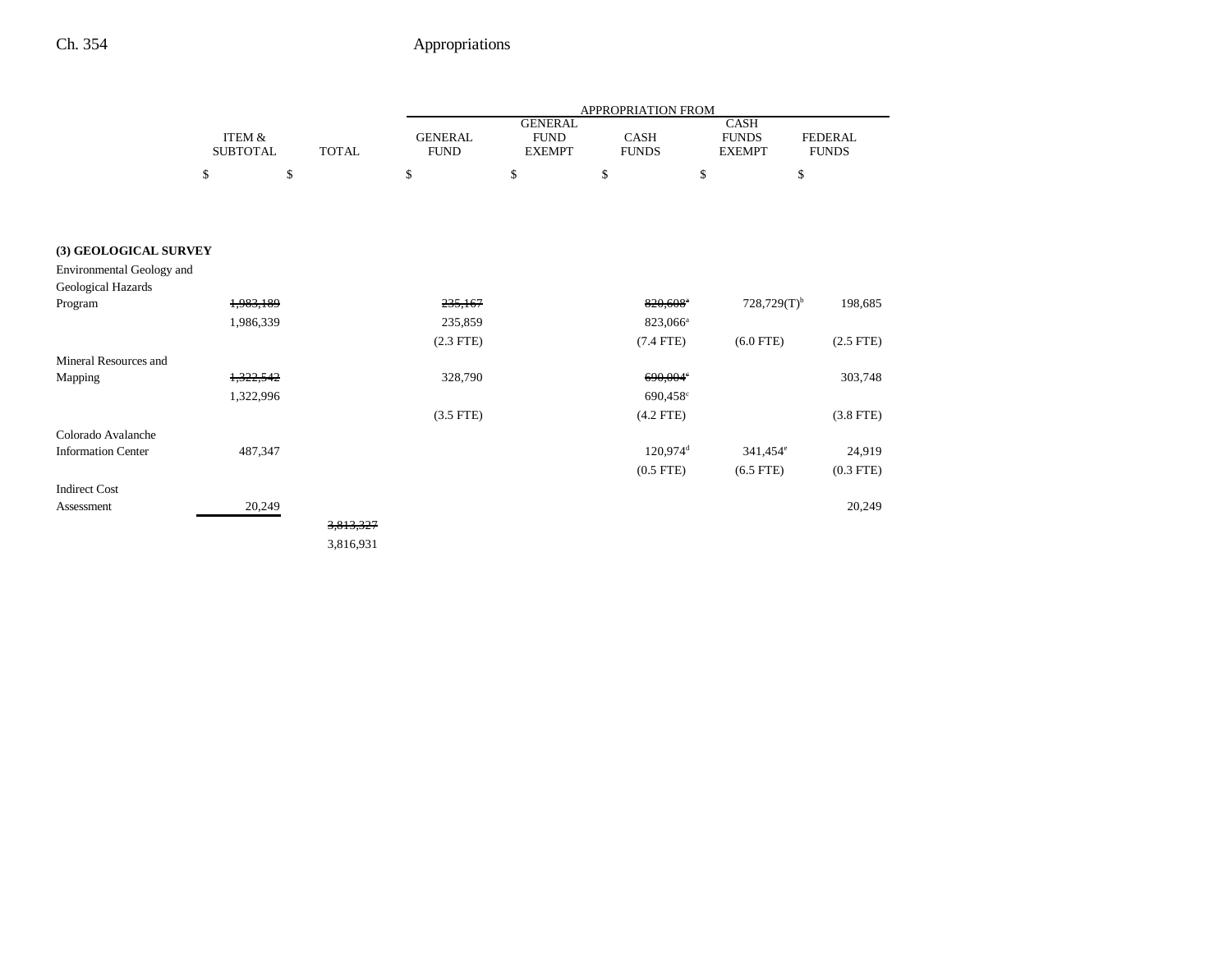<sup>a</sup> Of this amount, \$511,170 \$513,628 shall be from the Operational Account of the Severance Tax Trust Fund and \$309,438 shall be from fees for geological services.

<sup>b</sup> This amount shall be from the Department of Transportation and other state agencies.

c Of this amount, \$664,475 \$664,929 shall be from the Operational Account of the Severance Tax Trust Fund and \$25,529 shall be from the Land Board Trust Administration Fund.

<sup>d</sup> Of this amount, \$116,340 shall be from the Operational Account of the Severance Tax Trust Fund, \$2,000 shall be from the Snowmobile Fund, and \$2,634 shall be from the sale of avalanche products.

e Of this amount, \$267,000(T) shall be from the Department of Transportation and \$74,454 shall be from grants and donations from various sources.

#### **(4) OIL AND GAS CONSERVATION COMMISSION**

| <b>Personal Services</b>            | 1,743,694       | 1,743,694 <sup>a</sup> |             |
|-------------------------------------|-----------------|------------------------|-------------|
|                                     | $(28.0$ FTE $)$ |                        |             |
| <b>Operating Expenses</b>           | 279,229         | 279,229 <sup>b</sup>   |             |
|                                     | 284,158         | 284,158 <sup>b</sup>   |             |
| <b>Indirect Cost Assessment</b>     | 187,101         | $180,380^{\circ}$      | 6,721       |
| <b>Mineral Audits</b>               | 500             | 500 <sup>c</sup>       |             |
| Underground Injection               |                 |                        |             |
| Program                             | 105,343         |                        | 105,343     |
|                                     |                 |                        | $(2.0$ FTE) |
| Accelerated Drilling <sup>168</sup> | 245,335         | $245,335$ <sup>d</sup> |             |
|                                     | $(5.0$ FTE)     |                        |             |
| Well Reclamation and                |                 |                        |             |
| Plugging and Abandonment            | 220,000         | $220,000^{\circ}$      |             |
| <b>Environmental Assistance</b>     |                 |                        |             |
| Projects                            | 180,000         | $180,000^{\circ}$      |             |
| Raton Basin Groundwater             |                 |                        |             |
| Study <sup>169</sup>                | 234,625         | $234,625^{\circ}$      |             |
| Historic Well Log Data              | 242,382         | $242,382^e$            |             |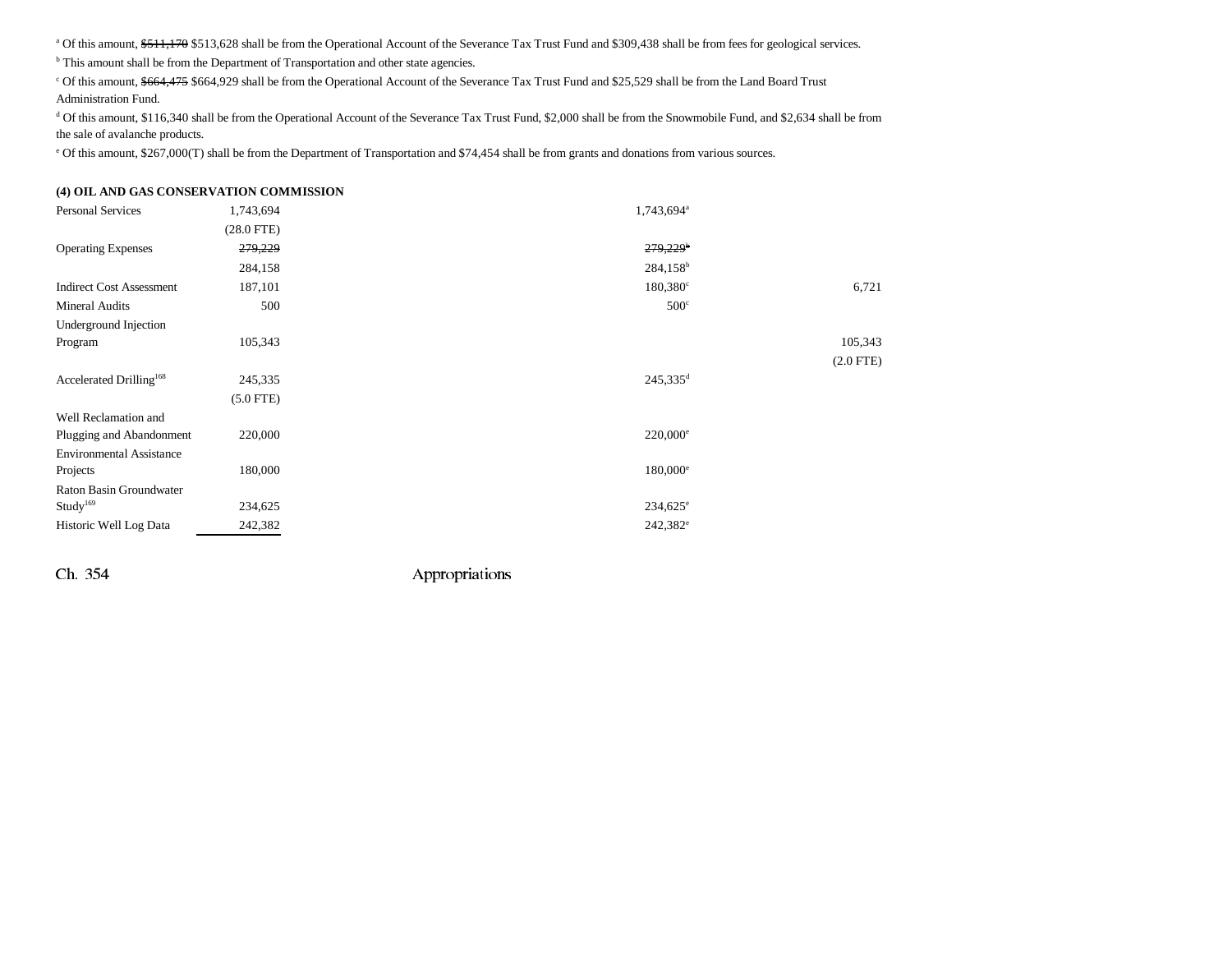|                 |              |                | <b>APPROPRIATION FROM</b>     |              |                             |                |  |
|-----------------|--------------|----------------|-------------------------------|--------------|-----------------------------|----------------|--|
| ITEM &          |              | <b>GENERAL</b> | <b>GENERAL</b><br><b>FUND</b> | <b>CASH</b>  | <b>CASH</b><br><b>FUNDS</b> | <b>FEDERAL</b> |  |
| <b>SUBTOTAL</b> | <b>TOTAL</b> | <b>FUND</b>    | <b>EXEMPT</b>                 | <b>FUNDS</b> | <b>EXEMPT</b>               | <b>FUNDS</b>   |  |
| \$              | \$           | \$             | \$                            | \$           | \$                          | \$             |  |
|                 |              |                |                               |              |                             |                |  |
|                 |              |                |                               |              |                             |                |  |
|                 | 3,438,209    |                |                               |              |                             |                |  |
|                 | 3,443,138    |                |                               |              |                             |                |  |

a Of this amount, \$970,649 shall be from the Oil and Gas Conservation Fund and \$773,045 shall be from the Operational Account of the Severance Tax Trust Fund.

<sup>b</sup> Of this amount, \$236,783 \$241,712 shall be from the Operational Account of the Severance Tax Trust Fund, \$28,725 shall be from the Oil and Gas Conservation Fund, and \$13,721 shall be from miscellaneous cash revenues.

c These amounts shall be from the Oil and Gas Conservation Fund.

<sup>d</sup> Of this amount, \$136,163 shall be from the Oil and Gas Conservation Fund and \$109,172 shall be from the Operational Account of the Severance Tax Trust Fund.

e These amounts shall be from the Operational Account of the Severance Tax Trust Fund.

#### **(5) STATE BOARD OF LAND COMMISSIONERS**

| <b>Personal Services</b>        | 1.785.823           |
|---------------------------------|---------------------|
|                                 | $(33.0$ FTE)        |
| <b>Operating Expenses</b>       | H <sub>5</sub> ,252 |
|                                 | 118,330             |
| Mineral Audits                  | 41.314              |
| Land and Water                  |                     |
| Management Fund                 | 75,000              |
| <b>Indirect Cost Assessment</b> | 136,960             |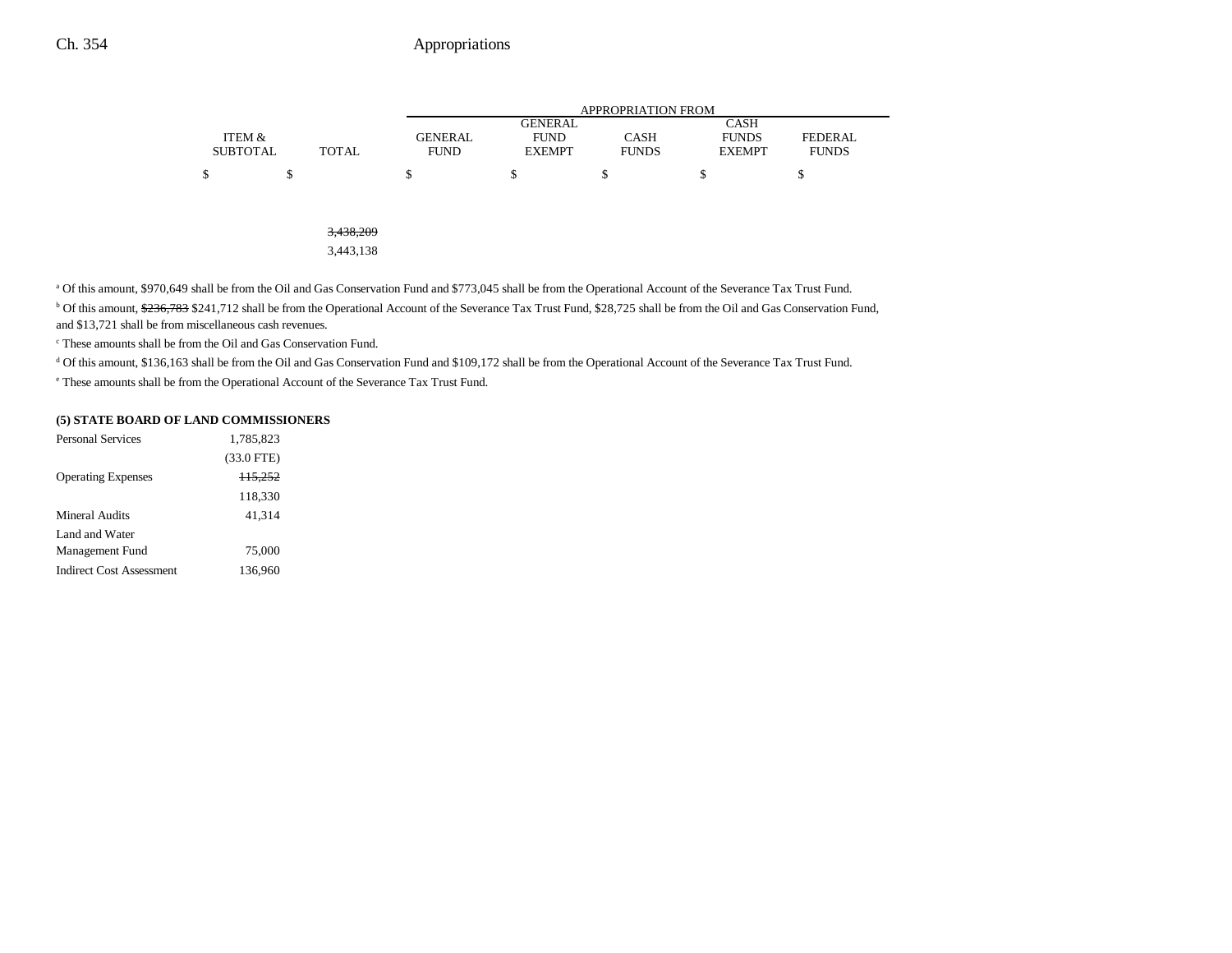| <b>State Trust Land</b>       |         |           |                          |                        |
|-------------------------------|---------|-----------|--------------------------|------------------------|
| Evaluations <sup>2</sup>      | 363,212 |           |                          |                        |
| <b>Trust Asset Management</b> |         |           |                          |                        |
| and Analysis                  | 205,000 |           |                          |                        |
| <b>Technology Initiative</b>  | 450,000 |           |                          |                        |
|                               |         | 3,172,561 | $1,623,781$ <sup>a</sup> | 1,548,780 <sup>b</sup> |
|                               |         | 3,175,639 | 1,625,320 <sup>a</sup>   | 1,550,319 <sup>b</sup> |

<sup>a</sup> This amount shall be from the Land Board Trust Administration Fund. Of this amount, \$75,000 shall be from the Land and Water Management Fund for use in the Land and Water Management Fund line item only.

**b** This amount shall be from the Land Board Trust Administration Fund and is derived from property sales.

### **(6) PARKS AND OUTDOOR RECREATION2**

| 10,545,739 | 3,651,818                   | $6,131,227$ <sup>a</sup> | $730,164^b$         | 32,530 |
|------------|-----------------------------|--------------------------|---------------------|--------|
|            | $(69.5$ FTE)                | $(116.7$ FTE)            | $(3.5$ FTE)         |        |
| 2,359,454  | 819,569                     | $1,376,016^{\circ}$      | $163,869^{\circ}$   |        |
| 2,406,582  | 835,939                     | $1,403,501$ <sup>a</sup> | $167,142^b$         |        |
| 785,289    | 272,774                     | 457,975 <sup>a</sup>     | 54,540 <sup>b</sup> |        |
| 3,990,744  | 1,386,206                   | $2,327,373^a$            | $277,165^b$         |        |
| 34,870     |                             | $34,870^{\circ}$         |                     |        |
| 17,716,096 |                             |                          |                     |        |
| 17,763,224 |                             |                          |                     |        |
|            | (A) Established State Parks |                          |                     |        |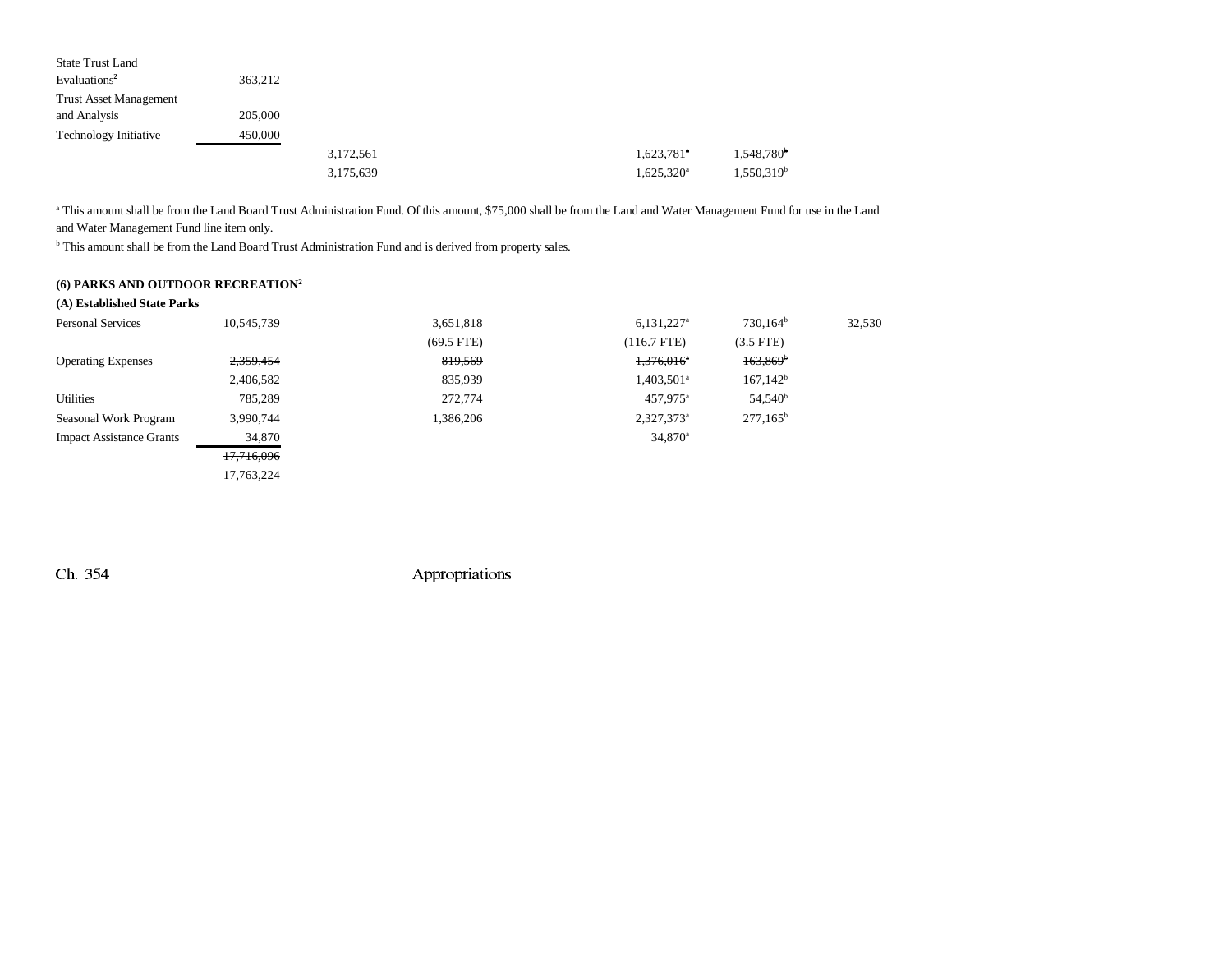|                 |       | APPROPRIATION FROM |               |              |               |              |
|-----------------|-------|--------------------|---------------|--------------|---------------|--------------|
|                 |       |                    | GENERAL       |              | CASH          |              |
| ITEM &          |       | GENERAL            | <b>FUND</b>   | CASH         | <b>FUNDS</b>  | FEDERAL      |
| <b>SUBTOTAL</b> | TOTAL | <b>FUND</b>        | <b>EXEMPT</b> | <b>FUNDS</b> | <b>EXEMPT</b> | <b>FUNDS</b> |
| \$              |       |                    |               |              |               |              |

<sup>a</sup> These amounts shall be from the Parks and Outdoor Recreation Cash Fund. These amounts may be offset with federal funds for the net operating deficit of Paonia, Vega, Rifle Gap, Crawford, and Navajo State parks available pursuant to a cost-sharing agreement with the United States Bureau of Reclamation. Of these amounts, \$10,566 shall be for State Patrol dispatch.

<sup>b</sup> Of these amounts, \$505,806 shall be from Lottery proceeds (including reserves from prior years) and is shown for informational purposes only, \$415,932 shall be from the Land Board Internal Improvement Trust Fund and Saline Trust Fund, \$259,000 shall be from the Great Outdoors Colorado Board and is shown for information only, and \$45,000 shall be from the Snowmobile Fund, AND \$3,273 SHALL BE FROM OTHER SOURCES OF CASH FUNDS EXEMPT.

| (B) New State Parks <sup>172</sup> |         |             |                       |                       |
|------------------------------------|---------|-------------|-----------------------|-----------------------|
| <b>Personal Services</b>           | 295.201 | 102,170     | $110.245^{\circ}$     | 82,786 <sup>b</sup>   |
|                                    |         | $(3.1$ FTE) | $(3.4$ FTE)           | $(0.5$ FTE $)$        |
| <b>Operating Expenses</b>          | 129,513 | 44,816      | $43,425$ <sup>*</sup> | $41.272$ <sup>b</sup> |
|                                    | 131,194 | 45,398      | $43.989$ <sup>a</sup> | $41,807$ <sup>b</sup> |
| <b>Utilities</b>                   | 32,800  | 11,350      | $10.998$ <sup>a</sup> | $10,452^{\rm b}$      |
| Seasonal Work Program              | 154,399 | 53,407      | $40.502^{\text{a}}$   | 60,490 <sup>b</sup>   |
|                                    | 611,913 |             |                       |                       |
|                                    | 613,594 |             |                       |                       |

a These amounts shall be from the Parks and Outdoor Recreation Cash Fund.

b These amounts shall be from the Great Outdoors Colorado Board and are shown for informational purposes only.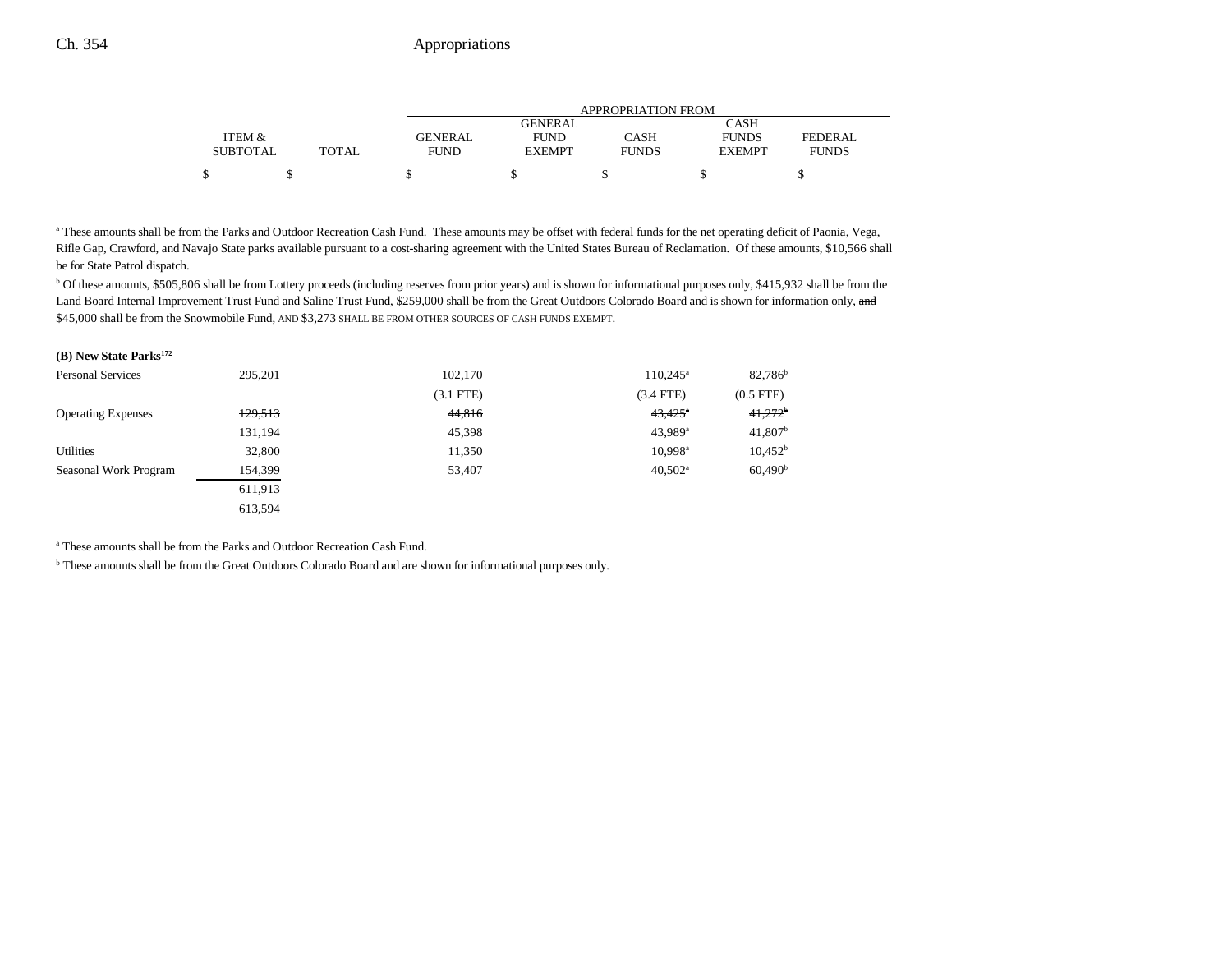| (C) Great Outdoors Colorado Board Grants <sup>171</sup> |                |  |  |
|---------------------------------------------------------|----------------|--|--|
| Land and Water Protection                               | 1,430,000      |  |  |
|                                                         | $(1.0$ FTE)    |  |  |
| <b>Enhancements to State Parks</b>                      | 2,275,000      |  |  |
| <b>Operations and Maintenance</b>                       | 299,000        |  |  |
|                                                         | $(2.5$ FTE $)$ |  |  |
| <b>Statewide Programs</b>                               | 1,542,000      |  |  |
|                                                         | $(3.3$ FTE)    |  |  |
|                                                         | 5,546,000      |  |  |

a This amount shall be from the Great Outdoors Colorado Board and is shown for informational purposes only.

| (D) Special Purpose                |           |                                          |                         |
|------------------------------------|-----------|------------------------------------------|-------------------------|
| Snowmobile Program                 | 610,462   | $235,000^{\rm b}$<br>$375,462^{\circ}$   |                         |
| <b>River Outfitters Regulation</b> | 74,403    | $9.772$ <sup>d</sup><br>$64,631^{\circ}$ |                         |
| Off-Highway Vehicle                |           |                                          |                         |
| Program                            | 312,038   | 312,038 <sup>e</sup>                     |                         |
|                                    |           | $(3.0$ FTE)                              |                         |
| <b>Federal Grants</b>              | 277,102   |                                          | $277,102$ <sup>f</sup>  |
| <b>State Trails System</b>         | 103,133   |                                          | $103, 133$ <sup>g</sup> |
| <b>Indirect Cost Assessment</b>    | 878,061   | 840,868h                                 | 37,193                  |
|                                    | 2,255,199 |                                          |                         |

a This amount shall be from the Snowmobile Recreation Fund.

<sup>b</sup> This amount shall be from reserves in the Snowmobile Recreation Fund.

c This amount shall be from the River Outfitters Cash Fund.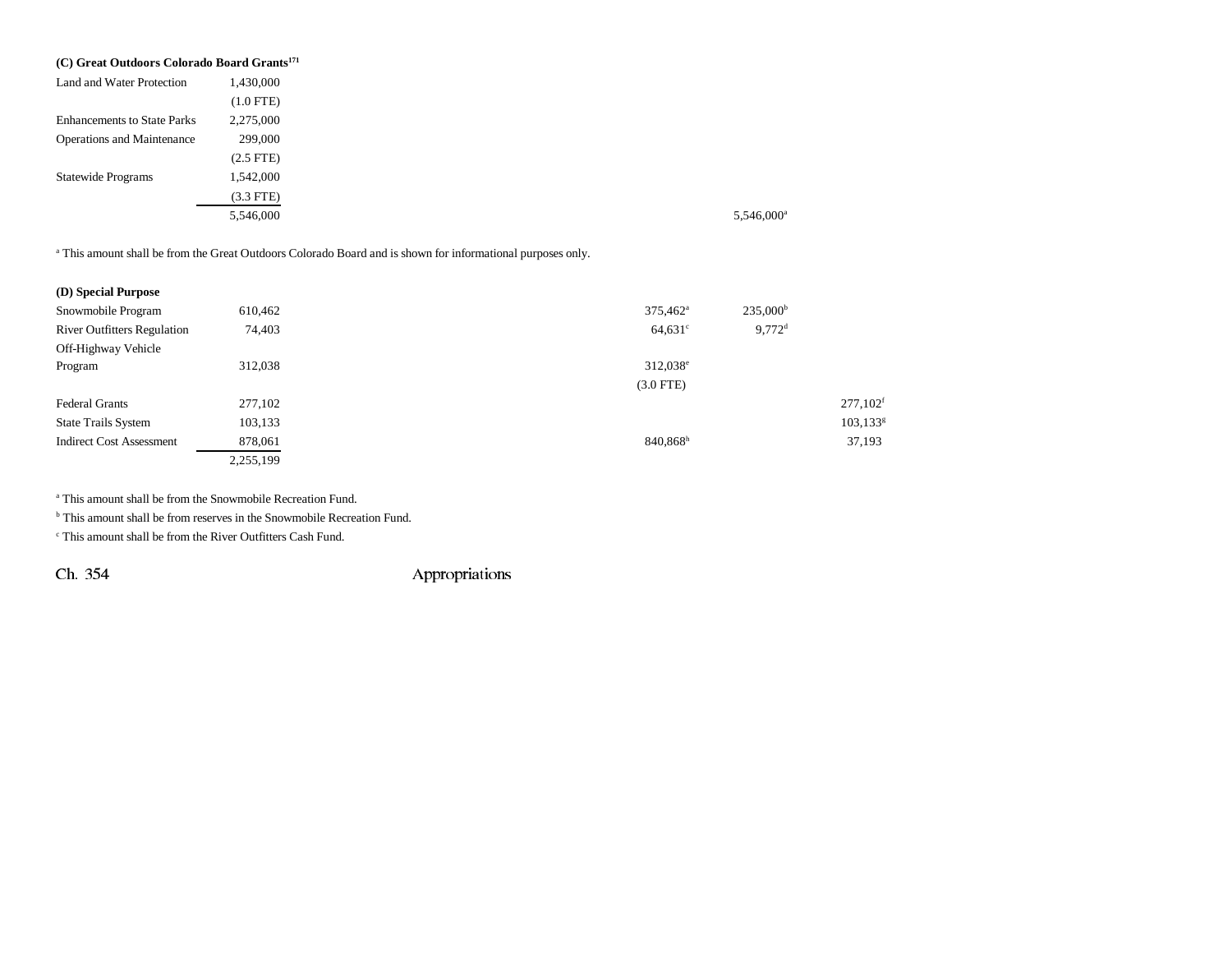|                 |              |             | APPROPRIATION FROM |              |               |              |  |
|-----------------|--------------|-------------|--------------------|--------------|---------------|--------------|--|
|                 |              |             | GENERAL            |              | CASH          |              |  |
| ITEM &          |              | GENERAL     | <b>FUND</b>        | CASH         | <b>FUNDS</b>  | FEDERAL.     |  |
| <b>SUBTOTAL</b> | <b>TOTAL</b> | <b>FUND</b> | <b>EXEMPT</b>      | <b>FUNDS</b> | <b>EXEMPT</b> | <b>FUNDS</b> |  |
|                 |              |             |                    |              |               |              |  |

d This amount shall be from reserves in the River Outfitters Cash Fund.

e This amount shall be from the Off-highway Vehicle Recreation Fund.

f This amount reflects funds anticipated to be received from the United States Coast Guard and is shown for informational purposes only.

<sup>g</sup> This amount reflects funds anticipated to be received from the United States Department of Transportation and is shown for informational purposes only.

<sup>h</sup> This amount shall be from the Parks and Outdoor Recreation Cash Fund.

#### 26,129,208

26,178,017

#### **(7) WATER CONSERVATION BOARD**

| (A) Administration         |              |
|----------------------------|--------------|
| Personal Services          | 2,195,333    |
|                            | $(29.0$ FTE) |
| <b>Operating Expenses</b>  | 87,484       |
|                            | 88.944       |
| <b>Interstate Compacts</b> | 279,196      |
| Western States Water       |              |
| Council Dues               | 25,000       |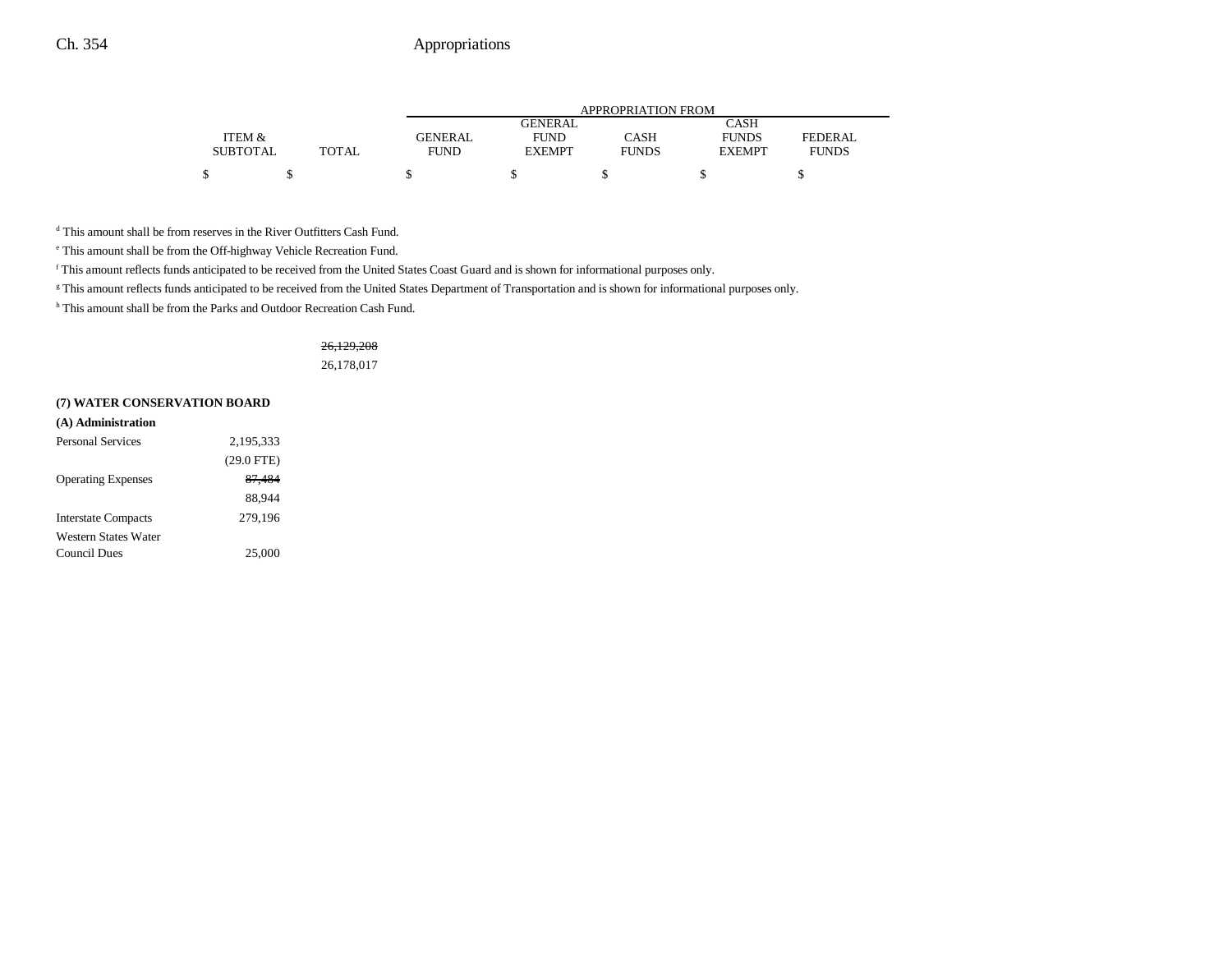Colorado River Decision

| Support System | 205,836   |           |                     |
|----------------|-----------|-----------|---------------------|
|                | (3.0 FTE) |           |                     |
|                | 2,792,849 | 1,396,424 | 1,396,425           |
|                | 2,794,309 | 1,397,154 | $1,397,155^{\circ}$ |

<sup>a</sup> Of this amount, \$1,100,398 \$1,101,128 shall be from reserves in the Water Conservation Board Construction Fund, and \$296,027(T) shall be from the Wildlife Cash Fund.

| (B) Special Purpose             |             |                      |             |
|---------------------------------|-------------|----------------------|-------------|
| Federal Emergency               |             |                      |             |
| <b>Management Assistance</b>    | 88,920      |                      | 88,920      |
|                                 | 89,109      |                      | 89,109      |
|                                 |             |                      | $(1.0$ FTE) |
| Dam Site Inventory              | 4,735       | $4,735^{\rm a}$      |             |
| <b>Weather Modification</b>     | 7,100       | 7,100 <sup>b</sup>   |             |
| <b>Water Conservation</b>       |             |                      |             |
| Program                         | 282,570     | 157,728 <sup>a</sup> | 124,842     |
|                                 |             | $(2.5$ FTE)          |             |
| Severance Tax Fund              | 585,000     | 585,000°             |             |
| <b>Platte River Basin</b>       |             |                      |             |
| Cooperative Agreement           | 377,934     | 377,934 <sup>d</sup> |             |
|                                 | $(1.0$ FTE) |                      |             |
| <b>Indirect Cost Assessment</b> | 144,823     | 133,664 <sup>a</sup> | 11,159      |
|                                 | 1,491,082   |                      |             |
|                                 | 1,491,271   |                      |             |

a These amounts shall be from reserves in the Water Conservation Board Construction Fund.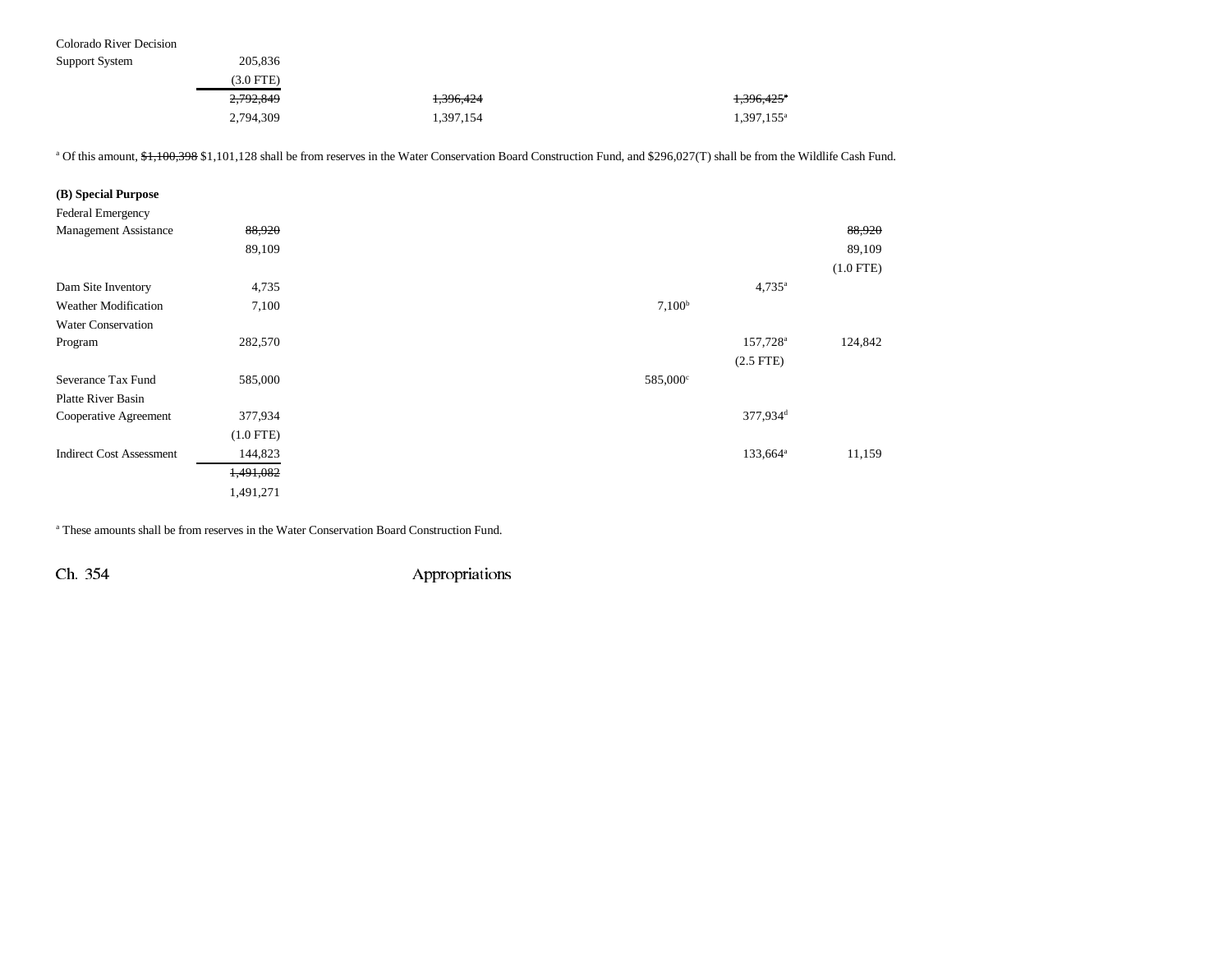|                 |              |                | APPROPRIATION FROM |              |               |                |  |  |
|-----------------|--------------|----------------|--------------------|--------------|---------------|----------------|--|--|
|                 |              |                | <b>GENERAL</b>     |              | CASH          |                |  |  |
| ITEM &          |              | <b>GENERAL</b> | <b>FUND</b>        | <b>CASH</b>  | <b>FUNDS</b>  | <b>FEDERAL</b> |  |  |
| <b>SUBTOTAL</b> | <b>TOTAL</b> | <b>FUND</b>    | <b>EXEMPT</b>      | <b>FUNDS</b> | <b>EXEMPT</b> | <b>FUNDS</b>   |  |  |
|                 |              |                |                    |              |               |                |  |  |

<sup>b</sup> This amount shall be from weather modification permit fees.

c This amount shall be from the Operational Account of the Severance Tax Trust Fund.

d This amount shall be from the Fish and Wildlife Resources Account in the Water Conservation Board Construction Fund.

|                                     |             | 4,283,931<br>4,285,580 |                  |                      |
|-------------------------------------|-------------|------------------------|------------------|----------------------|
| <b>(8) WATER RESOURCES DIVISION</b> |             |                        |                  |                      |
| Personal Services <sup>173</sup>    | 13,428,183  | 13,428,183             |                  |                      |
|                                     |             | $(230.6$ FTE)          |                  |                      |
| Retirements                         | 194,177     | 194,177                |                  |                      |
| <b>Operating Expenses</b>           | 729,446     | 714,926                | $13,628^{\rm a}$ | 892 <sup>b</sup>     |
|                                     | 757,983     | 743,463                |                  |                      |
| <b>Interstate Compacts</b>          | 74,762      | 74,762                 |                  |                      |
| Water Data Bank                     | 266,612     | 216,847                | $44,736^{\circ}$ | $5,029$ <sup>d</sup> |
|                                     | $(5.0$ FTE) |                        |                  |                      |
| <b>Satellite Monitoring System</b>  | 330,391     | 233,296                | $93,437$ °       | $3,658$ <sup>f</sup> |
|                                     | 333,949     | 235,809                | $94,443^e$       | $3,697$ <sup>f</sup> |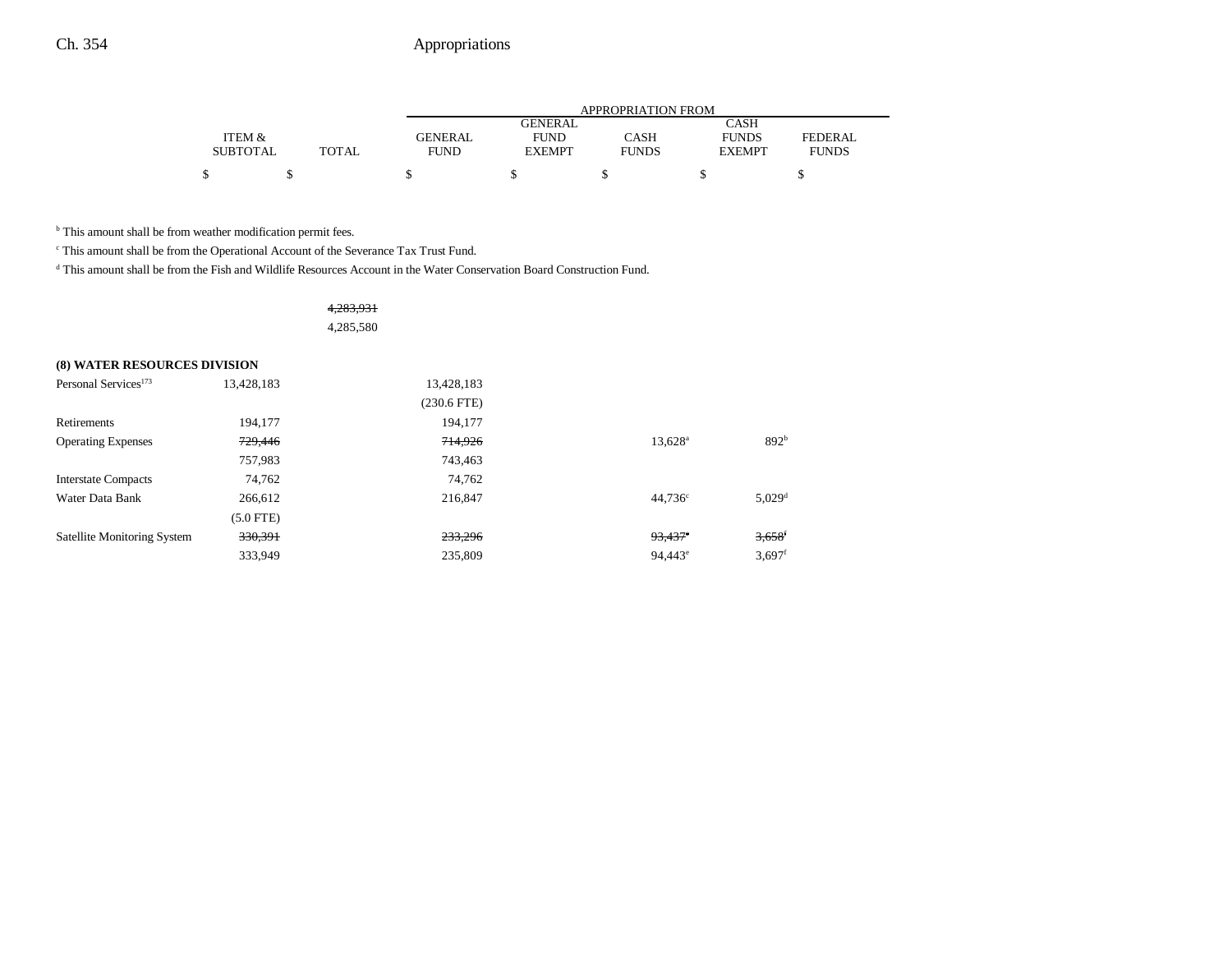|                                 | $(2.0$ FTE) |            |         |                      |                      |                      |
|---------------------------------|-------------|------------|---------|----------------------|----------------------|----------------------|
| Ground Water Management         | 450,413     |            |         | 399,673 <sup>g</sup> | $50,740^h$           |                      |
|                                 | $(6.0$ FTE) |            |         |                      |                      |                      |
| <b>Indirect Cost Assessment</b> | 15,719      |            |         | $14,730^{\rm i}$     |                      | 989                  |
| Augmentation of Water for       |             |            |         |                      |                      |                      |
| Sand and Gravel Extraction      | 35,000      |            |         | 35,000               |                      |                      |
| Dam Emergency Repair            | 50,000      |            |         |                      | $50,000^k$           |                      |
| <b>Federal Grant</b>            | 9,625       |            |         |                      |                      | $9,625$ <sup>1</sup> |
| Colorado River Decision         |             |            |         |                      |                      |                      |
| <b>Support System</b>           | 214,812     |            | 107,406 |                      | 107,406              |                      |
|                                 | 220,654     |            | 110,327 |                      | 110,327 <sup>k</sup> |                      |
|                                 | $(1.0$ FTE) |            |         |                      |                      |                      |
|                                 |             | 15,799,140 |         |                      |                      |                      |
|                                 |             | 15,837,077 |         |                      |                      |                      |

a Of this amount, \$8,364 shall be from the Publication Cash Fund and \$5,264 shall be from the Groundwater Publication Fund.

<sup>b</sup> This amount shall be from reserves in the Publication Cash Fund.

c This amount shall be from the Water Data Bank Cash Fund.

d This amount shall be from reserves in the Water Data Bank Cash Fund.

e This amount shall be from the Satellite Monitoring System Cash Fund.

f This amount shall be from reserves in the Satellite Monitoring System Cash Fund.

<sup>g</sup> This amount shall be from the Groundwater Management Cash Fund.

h This amount shall be from reserves in the Groundwater Management Cash Fund.

i This amount shall be from various sources of cash funds.

<sup>j</sup> This amount shall be from the Gravel Pit Lakes Augmentation Fund.

k These amounts shall be from reserves in the Water Conservation Board Construction Fund.

l This amount reflects funds anticipated to be received from the United States Bureau of Reclamation and is shown for informational purposes only.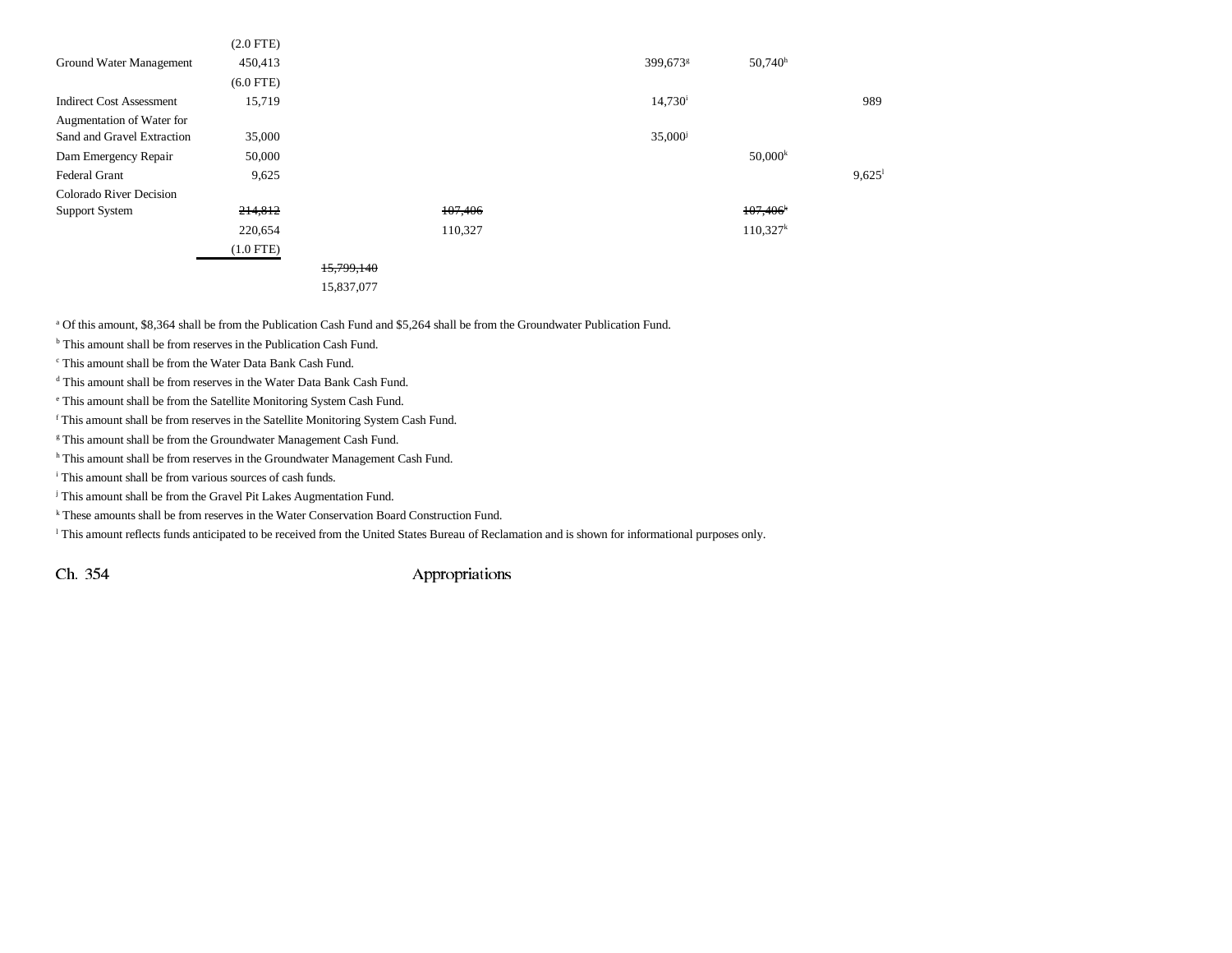|                 |       | APPROPRIATION FROM |                |              |               |              |
|-----------------|-------|--------------------|----------------|--------------|---------------|--------------|
|                 |       |                    | <b>GENERAL</b> |              | <b>CASH</b>   |              |
| ITEM &          |       | <b>GENERAL</b>     | <b>FUND</b>    | CASH         | <b>FUNDS</b>  | FEDERAL      |
| <b>SUBTOTAL</b> | TOTAL | <b>FUND</b>        | <b>EXEMPT</b>  | <b>FUNDS</b> | <b>EXEMPT</b> | <b>FUNDS</b> |
| ሖ               |       |                    |                |              |               |              |

# **(9) DIVISION OF WILDLIFE2, 174, 175, 176, 177, 178**

| (A) Habitat and Species Management |                       |                        |                        |
|------------------------------------|-----------------------|------------------------|------------------------|
| (1) Wildlife Habitat               |                       |                        |                        |
| <b>Personal Services</b>           | 7,357,086             |                        |                        |
|                                    | 6,695,234             |                        |                        |
|                                    | $(130.0 \text{ FFE})$ |                        |                        |
|                                    | $(137.5$ FTE)         |                        |                        |
| <b>Operating Expenses</b>          | 4,445,324             |                        |                        |
|                                    | 4,808,515             |                        |                        |
| (2) Wildlife Species               |                       |                        |                        |
| <b>Personal Services</b>           | 4,883,854             |                        |                        |
|                                    | 4,550,369             |                        |                        |
|                                    | $(47.9$ FTE $)$       |                        |                        |
|                                    | $(59.5$ FTE)          |                        |                        |
| <b>Operating Expenses</b>          | 1,843,718             |                        |                        |
|                                    | 1,558,808             |                        |                        |
|                                    | 18,529,982            | 7,263,048 <sup>a</sup> | 7,350,403 <sup>b</sup> |
|                                    | 17,612,926            | 6,345,992 <sup>a</sup> |                        |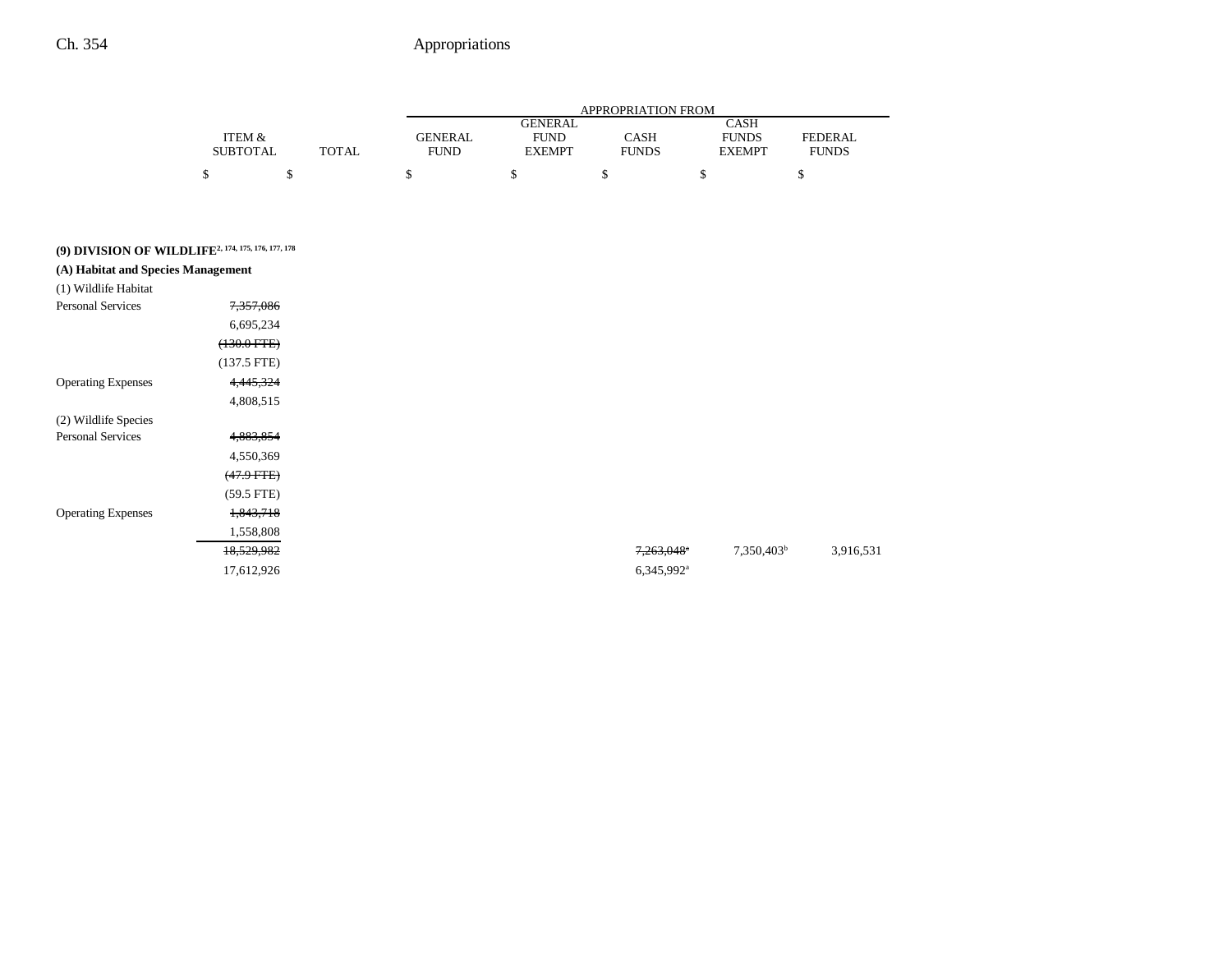a This amount shall be from the Wildlife Cash Fund.

b Of this amount, \$6,961,752 shall be from the Great Outdoors Colorado Board, and is shown for informational purposes only, and \$388,651 shall be from the Nongame Wildlife Voluntary Contribution Fund.

### **(B) Wildlife Related Recreation**

| (1) Hunting Recreation    |                       |  |
|---------------------------|-----------------------|--|
| <b>Personal Services</b>  | 3,724,182             |  |
|                           | 3.719.102             |  |
|                           | $(64.9$ FTE)          |  |
|                           | $(66.9$ FTE)          |  |
| <b>Operating Expenses</b> | 4,520,838             |  |
|                           | 4.902.468             |  |
| (2) Fishing Recreation    |                       |  |
| <b>Personal Services</b>  | 6,115,580             |  |
|                           | 5,440,811             |  |
|                           | $(139.1 \text{ FTE})$ |  |
|                           | $(125.8$ FTE)         |  |
| <b>Operating Expenses</b> | 3,019,036             |  |
|                           | 3,539,100             |  |
| (3) Watchable Wildlife    |                       |  |
| <b>Personal Services</b>  | 573,037               |  |
|                           | 521,302               |  |
|                           | $(6.5$ FTE)           |  |
|                           | $(5.1$ FTE $)$        |  |
| <b>Operating Expenses</b> | 137,637               |  |
|                           | 158.793               |  |
|                           |                       |  |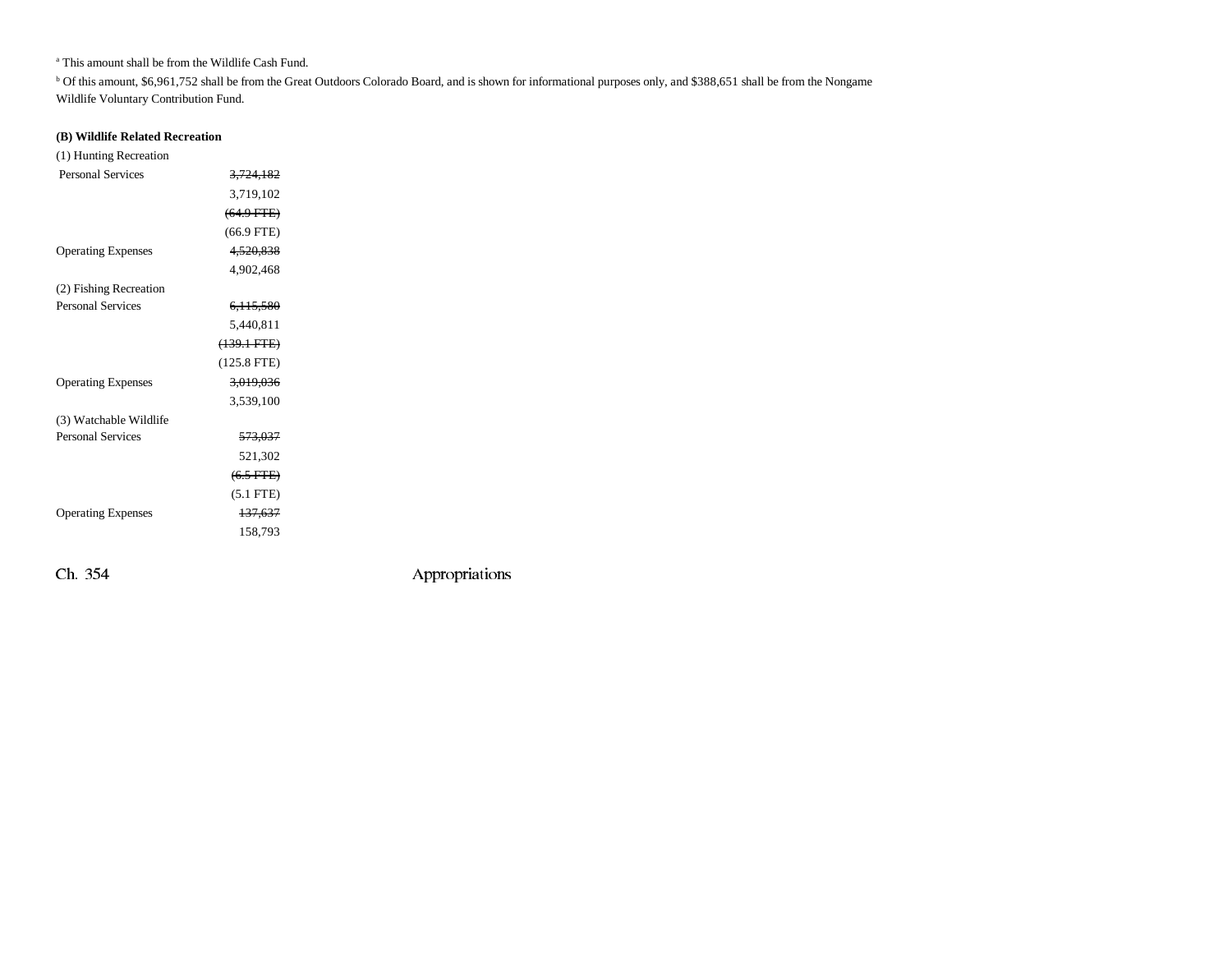|                           |                           |              | APPROPRIATION FROM            |                                                |                         |                                       |                                |  |
|---------------------------|---------------------------|--------------|-------------------------------|------------------------------------------------|-------------------------|---------------------------------------|--------------------------------|--|
|                           | ITEM &<br><b>SUBTOTAL</b> | <b>TOTAL</b> | <b>GENERAL</b><br><b>FUND</b> | <b>GENERAL</b><br><b>FUND</b><br><b>EXEMPT</b> | CASH<br><b>FUNDS</b>    | CASH<br><b>FUNDS</b><br><b>EXEMPT</b> | <b>FEDERAL</b><br><b>FUNDS</b> |  |
|                           | \$                        | \$           | \$                            | \$                                             | \$                      | \$                                    | \$                             |  |
| (4) Law Enforcement       |                           |              |                               |                                                |                         |                                       |                                |  |
| <b>Personal Services</b>  | 2,292,806                 |              |                               |                                                |                         |                                       |                                |  |
|                           | 2,361,162                 |              |                               |                                                |                         |                                       |                                |  |
|                           | $(41.2$ FTE $)$           |              |                               |                                                |                         |                                       |                                |  |
|                           | $(42.7$ FTE)              |              |                               |                                                |                         |                                       |                                |  |
| <b>Operating Expenses</b> | 383,921                   |              |                               |                                                |                         |                                       |                                |  |
|                           | 421,924                   |              |                               |                                                |                         |                                       |                                |  |
| (5) Licensing             |                           |              |                               |                                                |                         |                                       |                                |  |
| <b>Personal Services</b>  | 1,148,025                 |              |                               |                                                |                         |                                       |                                |  |
|                           | 1,358,735                 |              |                               |                                                |                         |                                       |                                |  |
|                           | $(13.7 FTE)$              |              |                               |                                                |                         |                                       |                                |  |
|                           | $(19.3$ FTE)              |              |                               |                                                |                         |                                       |                                |  |
| <b>Operating Expenses</b> | 890,301                   |              |                               |                                                |                         |                                       |                                |  |
|                           | 864,855                   |              |                               |                                                |                         |                                       |                                |  |
|                           | 22,805,363                |              |                               |                                                | $18,633,277$ *          | $193,437$ <sup>b</sup>                | 3,978,649                      |  |
|                           | 23,288,252                |              |                               |                                                | 18,765,166 <sup>a</sup> |                                       | 4,329,649                      |  |

<sup>a</sup> Of this amount, \$18,626,777 \$18,758,666 shall be from the Wildlife Cash Fund, \$5,000 shall be from the Waterfowl Stamp Fund created pursuant to Section 33-4-102.5, C.R.S., and \$1,500 shall be from the Search and Rescue Fund created pursuant to Section 33-1-112.5, C.R.S.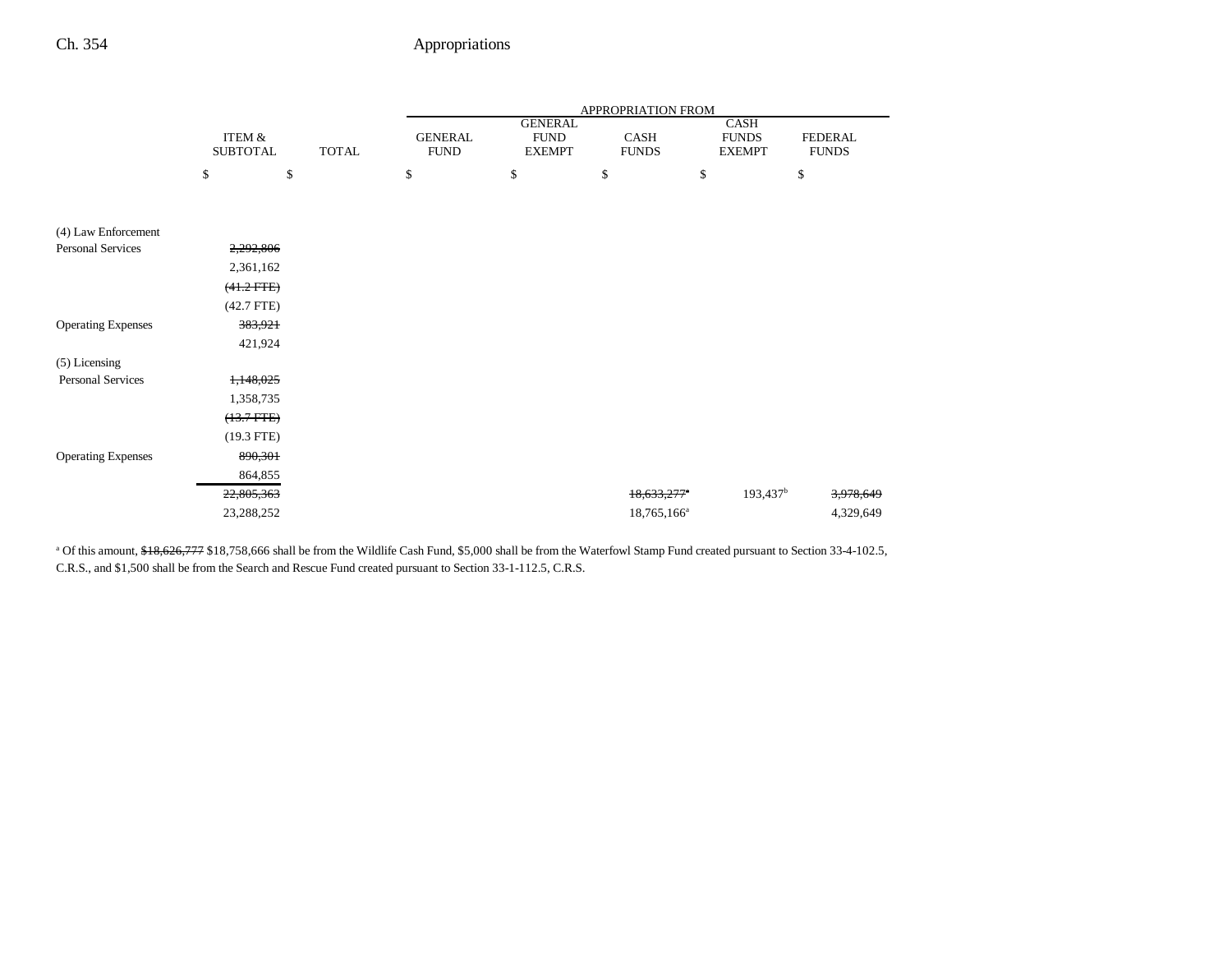b This amount shall be from the Great Outdoors Colorado Board and is shown for informational purposes only.

| (C) Wildlife Education and Information |                 |
|----------------------------------------|-----------------|
| (1) Wildlife Education                 |                 |
| <b>Personal Services</b>               | 2,354,454       |
|                                        | 2,363,326       |
|                                        | $(34.5$ FTE $)$ |
|                                        | $(37.3$ FTE)    |
| <b>Operating Expenses</b>              | 1,629,883       |
|                                        | 1,678,613       |
| (2) Wildlife Information               |                 |
| Personal Services                      | 1,028,244       |
|                                        | 1,134,187       |
|                                        | $(17.2$ FTE)    |
|                                        | $(21.3$ FTE)    |
| <b>Operating Expenses</b>              | 1,305,305       |
|                                        | 1,295,055       |
| (3) Customer Service                   |                 |
| <b>Personal Services</b>               | 3,469,848       |
|                                        | 3,257,508       |
|                                        | $(78.6$ FTE $)$ |
|                                        | $(71.1$ FTE)    |
| <b>Operating Expenses</b>              | 553,384         |
|                                        | 409,265         |
|                                        | 10,341,118      |
|                                        | 10,137,954      |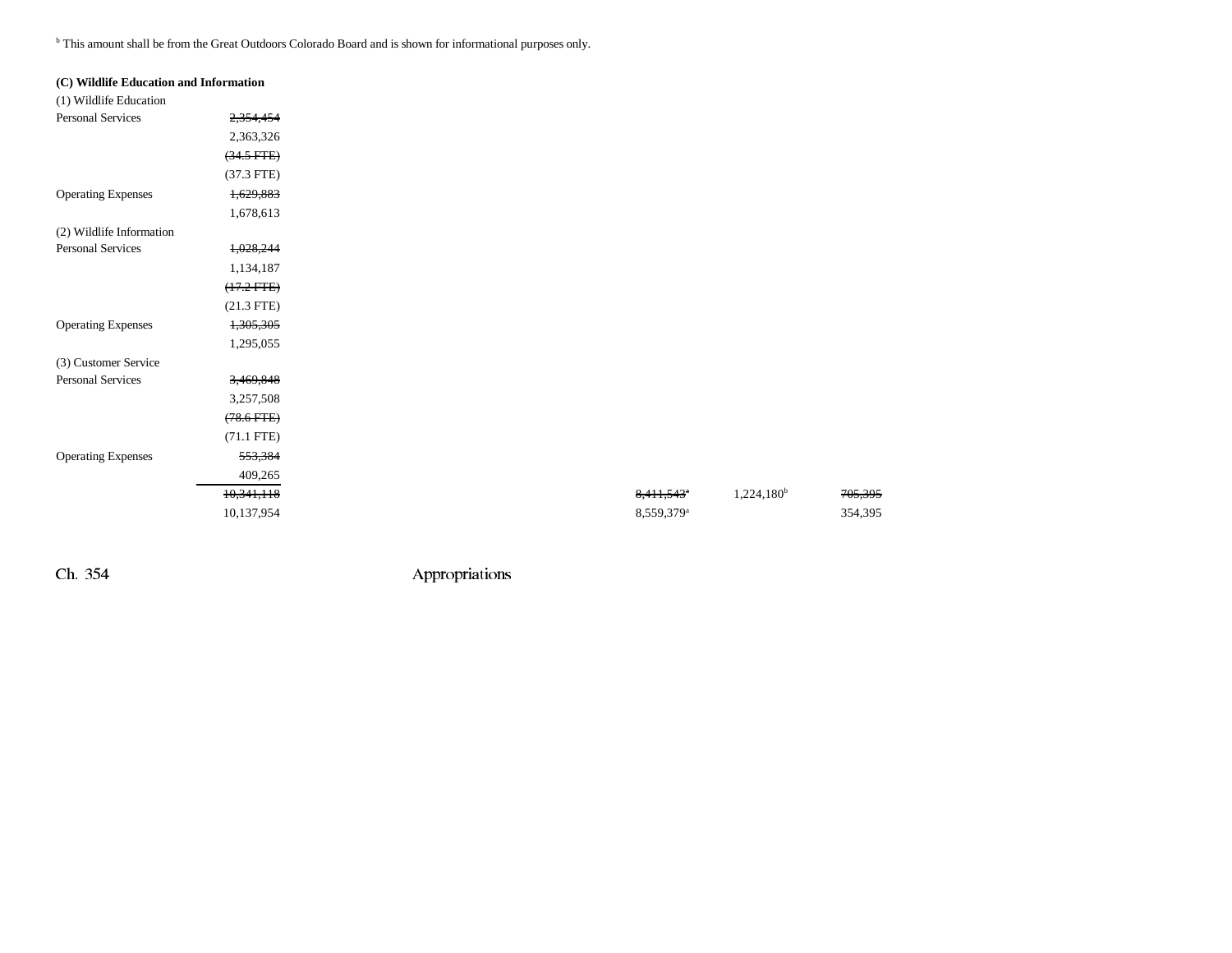|                 |       | APPROPRIATION FROM |                |              |               |              |  |
|-----------------|-------|--------------------|----------------|--------------|---------------|--------------|--|
|                 |       |                    | <b>GENERAL</b> |              | CASH          |              |  |
| ITEM &          |       | <b>GENERAL</b>     | <b>FUND</b>    | CASH         | <b>FUNDS</b>  | FEDERAL.     |  |
| <b>SUBTOTAL</b> | TOTAL | <b>FUND</b>        | <b>EXEMPT</b>  | <b>FUNDS</b> | <b>EXEMPT</b> | <b>FUNDS</b> |  |
|                 |       |                    |                |              |               |              |  |

<sup>a</sup> Of this amount, \$7,908,971 \$8,056,807 shall be from the Wildlife Cash Fund and \$502,572 shall be from subscription revenues from Colorado Outdoors Magazine.

b Of this amount, \$1,081,000 shall be from the Great Outdoors Colorado Board, and is shown for information purposes only, and \$143,180 shall be from gifts, donations, and reimbursements deposited into the Wildlife Management Public Education Fund created pursuant to Section 33-1-112 (3.5), C.R.S.

#### **(D) Responsive Management**

| (1) Public Policy         |                      |
|---------------------------|----------------------|
| <b>Personal Services</b>  | <del>917,491</del>   |
|                           | 858.181              |
|                           | $(12.6$ FTE)         |
|                           | $(13.9$ FTE)         |
| <b>Operating Expenses</b> | <del>776.572</del>   |
|                           | 840.115              |
| (2) Human Resources       |                      |
| <b>Personal Services</b>  | <del>2,829,791</del> |
|                           | 3.709.071            |
|                           | $(43.3 \text{ FFE})$ |
|                           | $(47.4$ FTE)         |
| <b>Operating Expenses</b> | <del>1,725,607</del> |
|                           | 771.388              |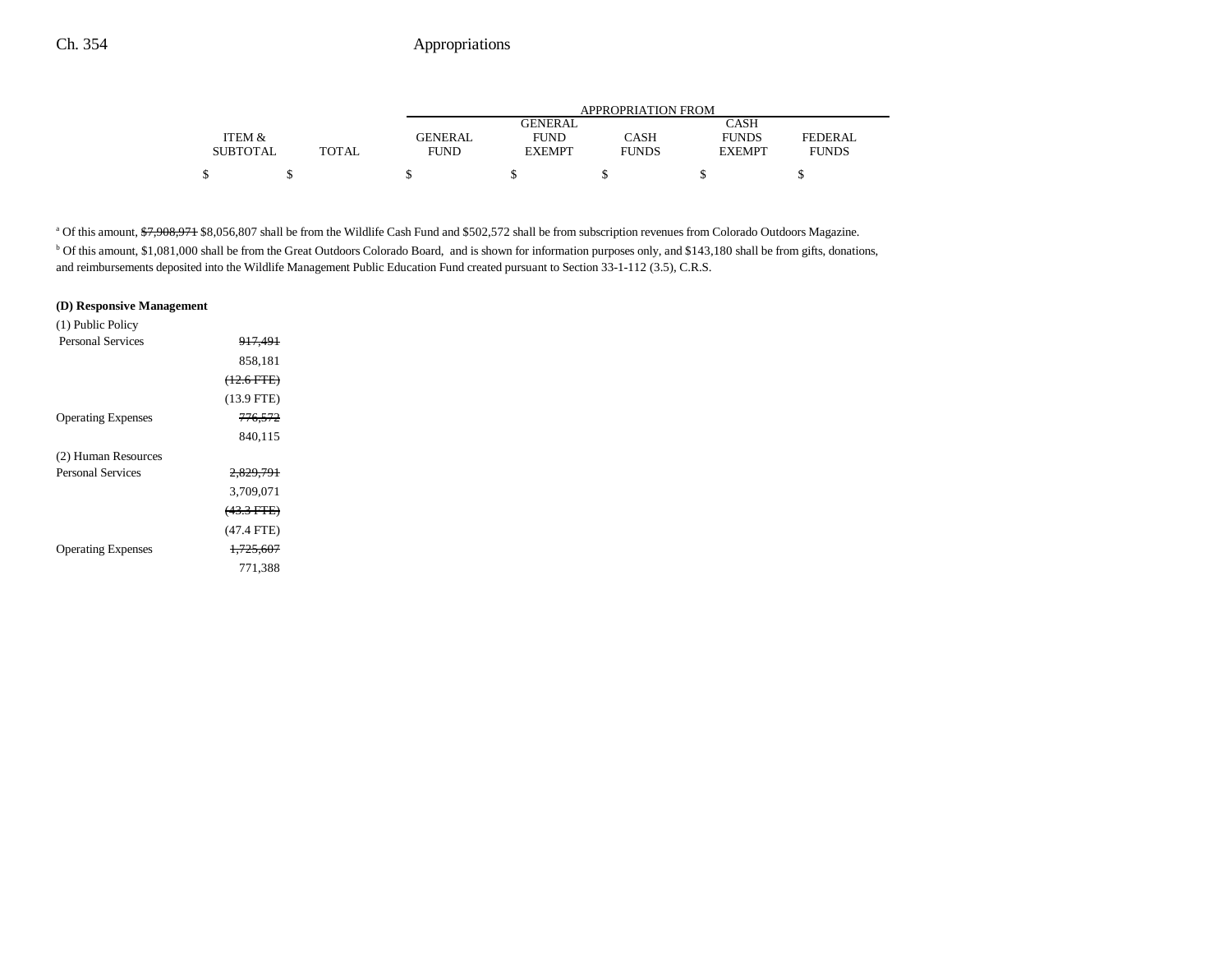| 6,010,830        |  |                           |                   |         |
|------------------|--|---------------------------|-------------------|---------|
| 5,490,078        |  |                           |                   |         |
| $(123.0$ FTE $)$ |  |                           |                   |         |
| $(104.7$ FTE)    |  |                           |                   |         |
| 2,831,635        |  |                           |                   |         |
| 4,215,333        |  |                           |                   |         |
| 15,091,926       |  | $14,832,847$ <sup>*</sup> | $105,067^{\rm b}$ | 154,012 |
| 15,884,166       |  | 15,625,087 <sup>a</sup>   |                   |         |
|                  |  |                           |                   |         |

<sup>a</sup> Of this amount, \$14,831,347 \$15,623,587 shall be from the Wildlife Cash Fund and \$1,500 shall be from the Search and Rescue Fund created pursuant to Section 33-1-112.5, C.R.S..

b This amount shall be from the Great Outdoors Colorado Board and is shown for informational purposes only.

| (E) Special Purpose      |           |                          |
|--------------------------|-----------|--------------------------|
| Wildlife Commission      |           |                          |
| Discretionary Fund       | 250,000   | $250,000^{\rm a}$        |
| Indirect Cost Assessment | 3,078,495 | $3.078.495$ <sup>a</sup> |
|                          | 3.328.495 |                          |

a These amounts shall be from the Wildlife Cash Fund.

| 70,096,884 |  |
|------------|--|
| 70,251,793 |  |

#### **(10) SOIL CONSERVATION BOARD**

| <b>Personal Services</b> | 338.024 | 325,077        | <del>12,947(T)</del> <sup>a</sup> |
|--------------------------|---------|----------------|-----------------------------------|
| Ch. 354                  |         | Appropriations |                                   |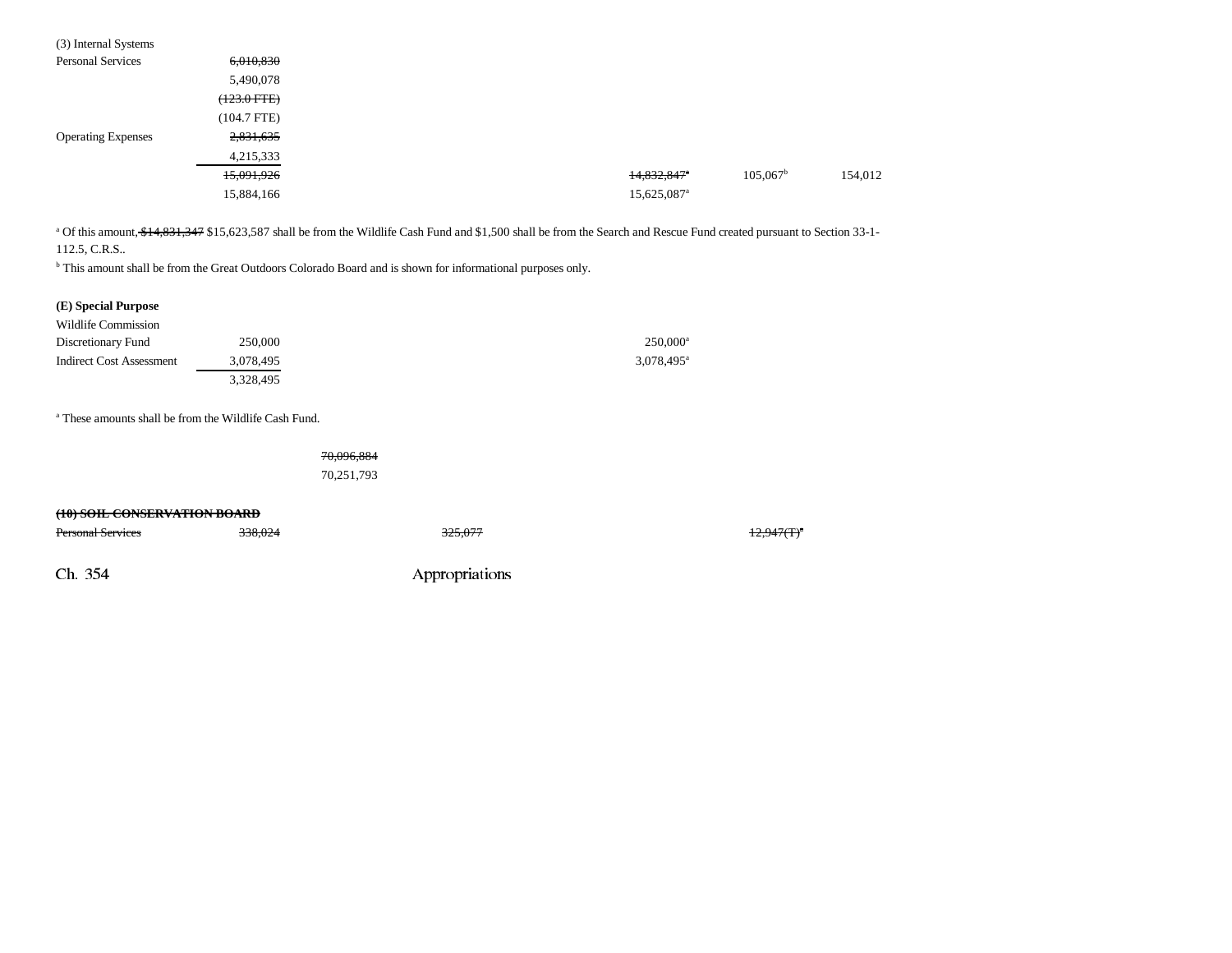|                                 |                                      |              | APPROPRIATION FROM            |                                                |                             |                                       |                                |  |
|---------------------------------|--------------------------------------|--------------|-------------------------------|------------------------------------------------|-----------------------------|---------------------------------------|--------------------------------|--|
|                                 | <b>ITEM &amp;</b><br><b>SUBTOTAL</b> | <b>TOTAL</b> | <b>GENERAL</b><br><b>FUND</b> | <b>GENERAL</b><br><b>FUND</b><br><b>EXEMPT</b> | <b>CASH</b><br><b>FUNDS</b> | CASH<br><b>FUNDS</b><br><b>EXEMPT</b> | <b>FEDERAL</b><br><b>FUNDS</b> |  |
|                                 | \$                                   | \$           | \$                            | \$                                             | \$                          | \$                                    | \$                             |  |
|                                 |                                      |              |                               |                                                |                             |                                       |                                |  |
|                                 | $(6.0$ FTE)                          |              |                               |                                                |                             |                                       |                                |  |
| <b>Operating Expenses</b>       | 34,549                               |              | 33,836                        |                                                |                             |                                       | $713(T)^{a}$                   |  |
| <b>Distributions to Soil</b>    |                                      |              |                               |                                                |                             |                                       |                                |  |
| <b>Conservation Districts</b>   | 391,714                              |              | 391,714                       |                                                |                             |                                       |                                |  |
| <b>Assistance to Local</b>      |                                      |              |                               |                                                |                             |                                       |                                |  |
| Government                      | 31,146                               |              | 31,146                        |                                                |                             |                                       |                                |  |
| <b>Matching Grants to</b>       |                                      |              |                               |                                                |                             |                                       |                                |  |
| Districts <sup>179</sup>        | 500,000                              |              | 500,000                       |                                                |                             |                                       |                                |  |
| Irrigation/Conservation         |                                      |              |                               |                                                |                             |                                       |                                |  |
| Program                         | 124,111                              |              | 44,775                        |                                                | 79,336                      |                                       |                                |  |
|                                 | $(3.0$ FTE)                          |              |                               |                                                |                             |                                       |                                |  |
| Soil Surveys                    | 75,000                               |              | 75,000                        |                                                |                             |                                       |                                |  |
| Fountain Creek Project          | 96,000                               |              | 96,000                        |                                                |                             |                                       |                                |  |
| <b>Salinity Control Grants</b>  | 600,000                              |              |                               |                                                |                             |                                       | 600,000                        |  |
| <b>Indirect Cost Assessment</b> | 2,293                                |              |                               |                                                | 1,949                       |                                       | $344(T)^{a}$                   |  |
|                                 |                                      | 2,192,837    |                               |                                                |                             |                                       |                                |  |

<sup>a</sup> These funds shall be from the Department of Transportation and other state agencies for the Living Snow Fence Program.

<sup>b</sup> These funds shall be from fees charged by well pump testing associations.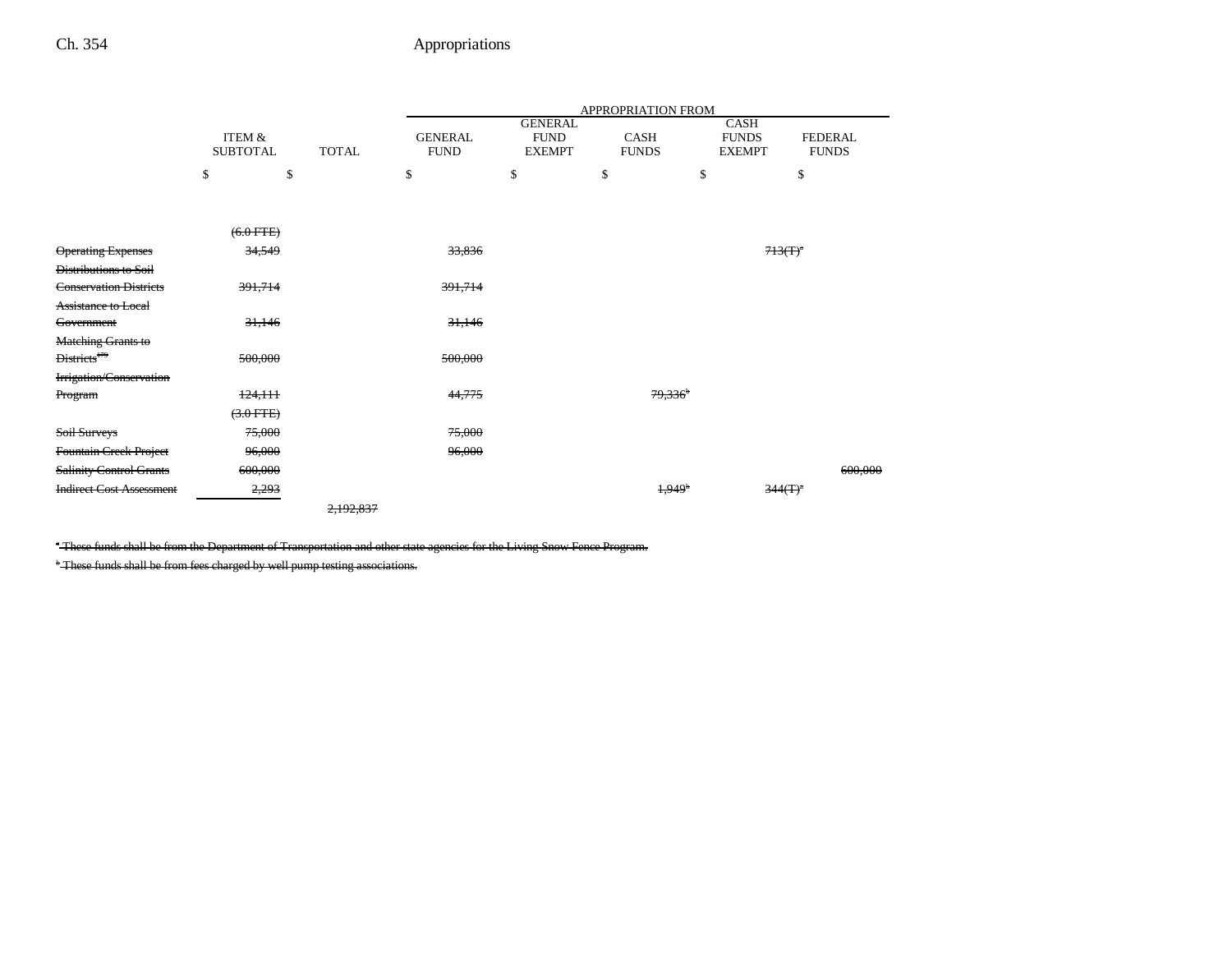## **TOTALS PART XIV**

| <b>(NATURAL)</b>           |               |              |                           |                           |              |
|----------------------------|---------------|--------------|---------------------------|---------------------------|--------------|
| $RESOURCES$ <sup>5,6</sup> | \$155,258,960 | \$30,616,921 | <del>\$83,116,777</del> * | <del>\$26,857,306</del> * | \$14,667,956 |
|                            | \$153,335,688 | \$29,166,065 | \$83.115.668 <sup>a</sup> | $$26.980.995^b$           | \$14,072,960 |

<sup>a</sup> Of this amount,  $\frac{46,629,134}{4}$  \$4,638,474 is from the Operational Account of the Severance Tax Trust Fund.

 $b$  Of this amount,  $\frac{6,105,926}{6,095,118}$  contains a (T) notation.

**FOOTNOTES** -- The following statements are referenced to the numbered footnotes throughout section 2.

- 2 Department of Agriculture, Agricultural Services Division; Department of Higher Education, State Board of Agriculture; Department of Natural Resources, State Board of Land Commissioners, State Trust Land Evaluations; Parks and Outdoor Recreation; and Division of Wildlife; and Department of Transportation, Construction, Maintenance, and Operations -- Pursuant to Executive Order D00699 issued July 19, 1999, and requirements of Sections 35-5.5-104, 35-5.5-110, and 35-5.5-112, C.R.S., the Departments of Agriculture, Higher Education, Natural Resources, and Transportation are requested to coordinate noxious weed control measures. Each department's designated noxious weed coordinator is requested to collaborate with the state weed coordinator at the Department of Agriculture to prepare a report, to be submitted to the Joint Budget Committee on or before November 1, 2000. The report should identify weed management needs of each applicable program within each respective department; include each department's integrated weed management plan; identify all appropriated funding, staff resources, and programs or procedures undertaken to address noxious weed control for FY 2000-01; identify all applicable federal, state, and local partners in managing noxious weeds; and identify programs or procedures previously accomplished. In order to ensure resources are being prioritized and implemented effectively, and to avoid duplication of effort, departments are also requested to consult with the state weed coordinator on any funding changes requested for FY 2001-02, prior to submission to the Governor's Office of State Planning and Budgeting.
- 5 (Governor lined through this provision. See L. 2000, p. 2752.)
- 6 All Departments, Totals -- The General Assembly requests that copies of all reports requested in other footnotes contained in this act be delivered to the Joint Budget Committee and the majority and minority leadership in each house of the General Assembly. Each principal department of the state shall produce its rules in an electronic format that is suitable for public access through electronic means. Such rules in such format shall be submitted to the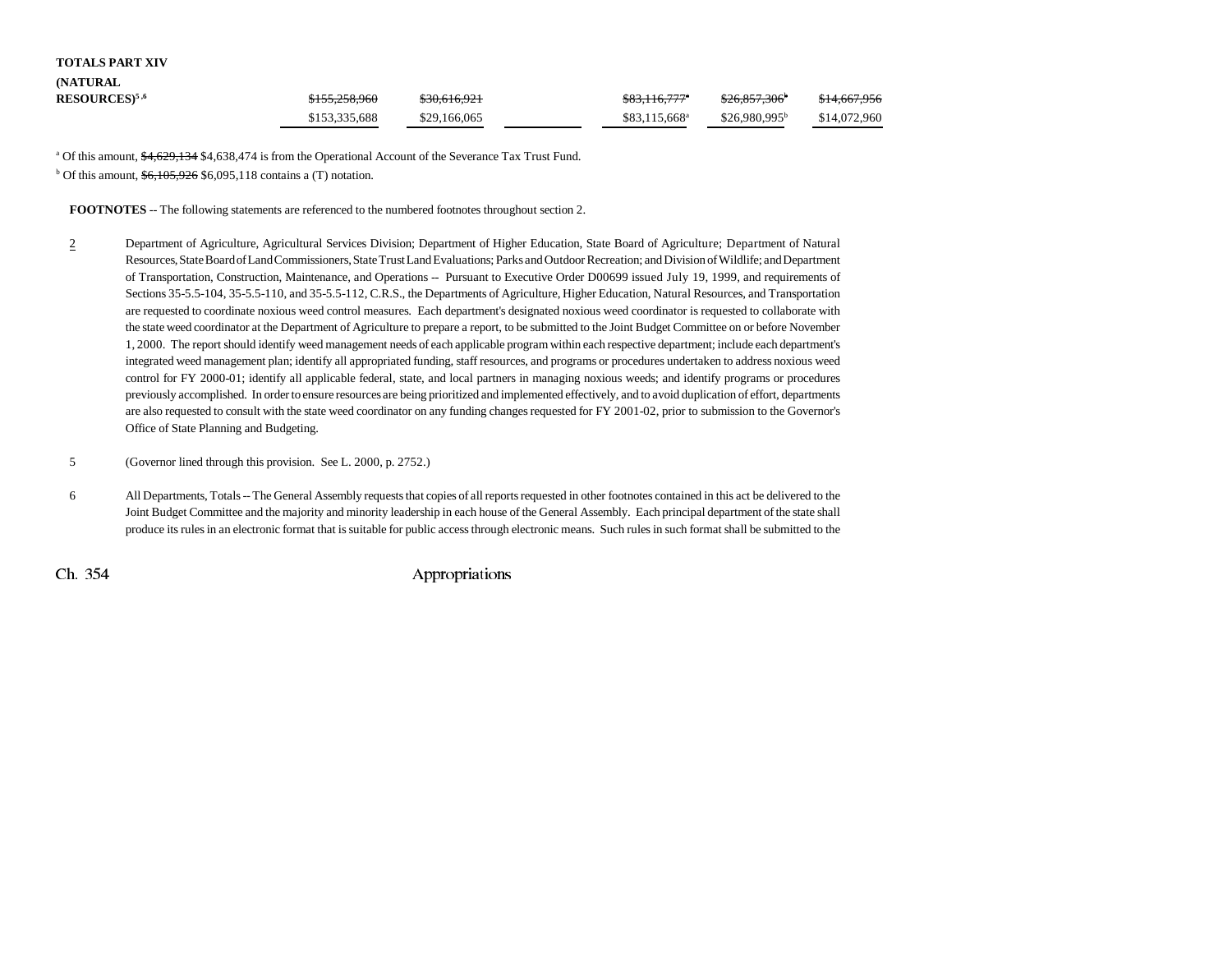|                 |              | APPROPRIATION FROM |               |              |               |              |  |
|-----------------|--------------|--------------------|---------------|--------------|---------------|--------------|--|
|                 |              |                    | GENERAL       |              | CASH          |              |  |
| ITEM &          |              | GENERAL            | <b>FUND</b>   | CASH         | <b>FUNDS</b>  | FEDERAL      |  |
| <b>SUBTOTAL</b> | <b>TOTAL</b> | <b>FUND</b>        | <b>EXEMPT</b> | <b>FUNDS</b> | <b>EXEMPT</b> | <b>FUNDS</b> |  |
|                 |              |                    |               |              |               |              |  |

Office of Legislative Legal Services for publishing on the Internet. It is the intent of the General Assembly that this be done within existing resources.

- 152 Department of Law, Special Purpose, Comprehensive Environmental Response, Compensation and Liability Act Contracts; Department of Natural Resources, Executive Director's Office, Comprehensive Environmental Response, Compensation and Liability Act; and Department of Public Health and Environment, Hazardous Materials and Waste Management Division, Contaminated Site Cleanups -- It is the intent of the General Assembly that the Department work toward the goal of removing contaminated sites from the federal list of Superfund sites as soon as possible. In this regard, the departments are requested to cooperate in the preparation of a report on the State's CERCLA Program. The report should be prepared annually and should be submitted with each department's budget request. This report should include detailed expenditures, by department, for CERCLA contracts, including actual, estimated, and requested funding for personal services, contract services, operating expenses, and other costs. The report also should include an analysis of long-term funding needs of the State in responding to, litigating, and cleaning up CERCLA sites, including estimated long-term maintenance costs for these sites. The report should discuss the possible downsizing of the State's CERCLA programs.
- 164Department of Natural Resources, Executive Director's Office -- The Department is requested to submit a public information plan by January 1, 2001. This plan should identify the role of public information officers within the Department, as well as the products and output measures associated with each public information officer. Finally, the report should analyze the potential efficiencies and budgetary savings which could be achieved by consolidating and coordinating public information efforts centrally within the Executive Director's Office.
- 165 Department of Natural Resources, Executive Director's Office -- It is the intent of the General Assembly that the Department of Natural Resources not combine easily separable funding requests into single decision items. If the Department wishes to request multiple new projects in a single division, each request should be separately justified as a distinct decision item.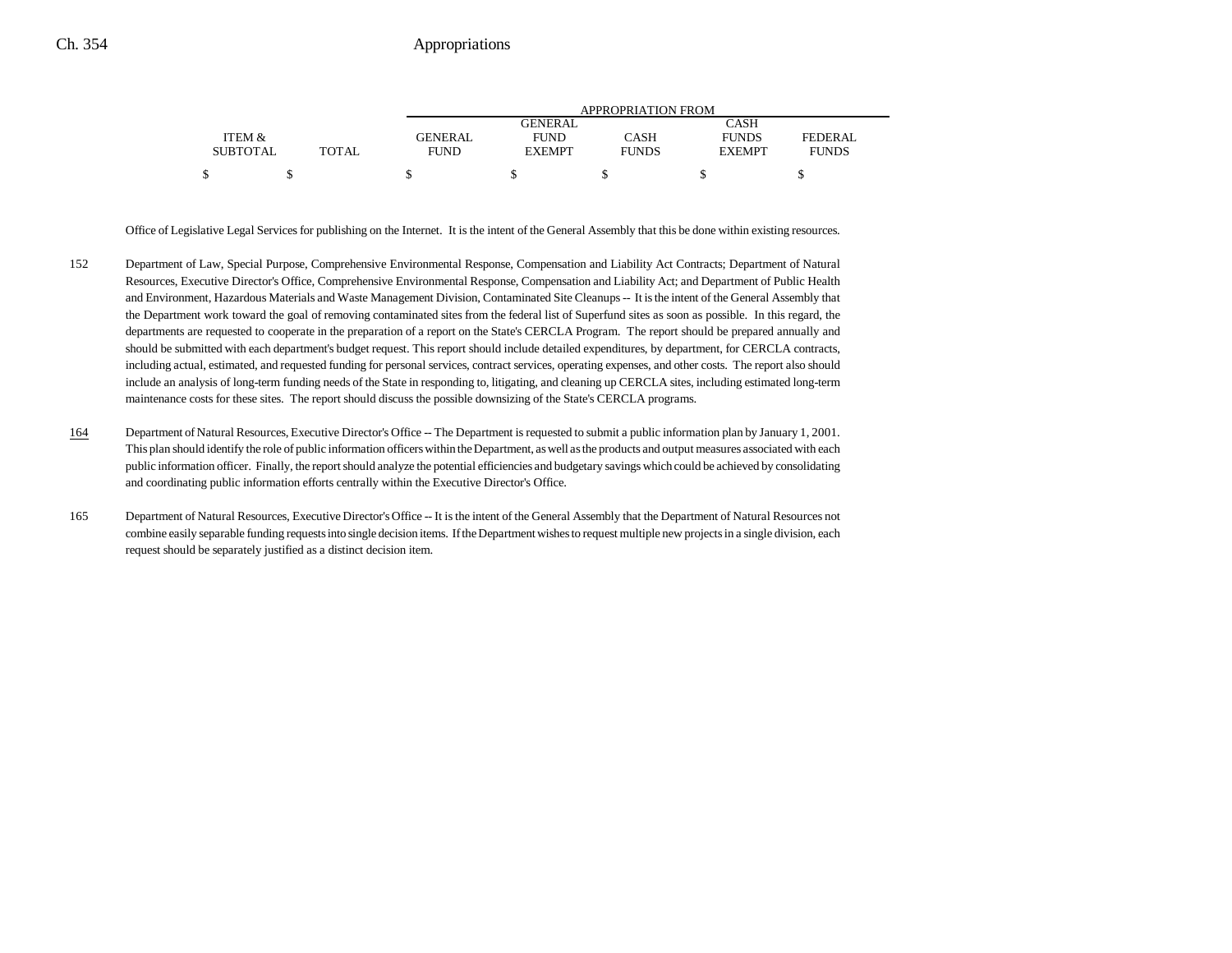- 166 Department of Natural Resources, Minerals and Geology, Coal Land Reclamation, Program Expenses; and Mines Program, Blaster Certification Program -- It is the intent of the General Assembly that the amount shown in the Cash Funds column shall be combined with the amount in the General Fund column for purposes of determining the match amount for the "M" and "H" Headnotes.
- 167 Department of Natural Resources, Minerals and Geology, Emergency Response Costs -- This appropriation is for the purpose of responding to environmental emergencies pursuant to Section 34-32-123, C.R.S. The Department is requested to submit a report detailing expenditures made from the Emergency Response Cash Fund, including a brief description of each emergency situation which required fund expenditures. This report should be submitted with the Department's annual budget request.
- 167a DEPARTMENT OF NATURAL RESOURCES, MINERALS AND GEOLOGY , SEVERANCE TAX PROJECTS, MINE SAFETY TRAINING OUTREACH -- IT IS THE INTENT OF THE GENERAL ASSEMBLY THAT THESE FUNDS SHALL REMAIN AVAILABLE UNTIL COMPLETION OF THE PROJECT OR THE CLOSE OF FY 2001-02, WHICHEVER COMES FIRST. AT PROJECT COMPLETION OR THE END OF THE TWO-YEAR PERIOD, UNEXPENDED BALANCES SHALL REVERT TO THE Operational Account of the Severance Tax Trust Fund from which they were appropriated.
- 168 (Governor lined through this provision. See L. 2000, p. 2758.)
- 169 Department of Natural Resources, Oil and Gas Conservation Commission, Raton Basin Groundwater Study -- It is the intent of the General Assembly that appropriations made in this line item be available for expenditure in FY 2000-01 and FY 2001-02.
- 170 Department of Natural Resources, Parks and Outdoor Recreation -- The Department is requested to report to the Joint Budget Committee, with its annual budget submission, the following information: A listing of each park for which additional funds were provided, for both Established State Parks and New State Parks; and detailed information on how funding awards were expended for each component, including personal services, operating expenses, utilities, and seasonal work program. This information should be shown for the past two actual years, the current appropriation year, and the request year. Expenditures should be shown by fund source.
- 171 (Governor lined through this provision. See L. 2000, p. 2758.)
- 172 Department of Natural Resources, Parks and Outdoor Recreation, New State Parks -- The Department is requested to provide quarterly reports on the status of and activities in each new state park for which appropriations are made. Information should include, but not be limited to, status on acquisition date, projected development milestones and time line, and any changes in personal services, operating expenses, utilities, seasonal work program, and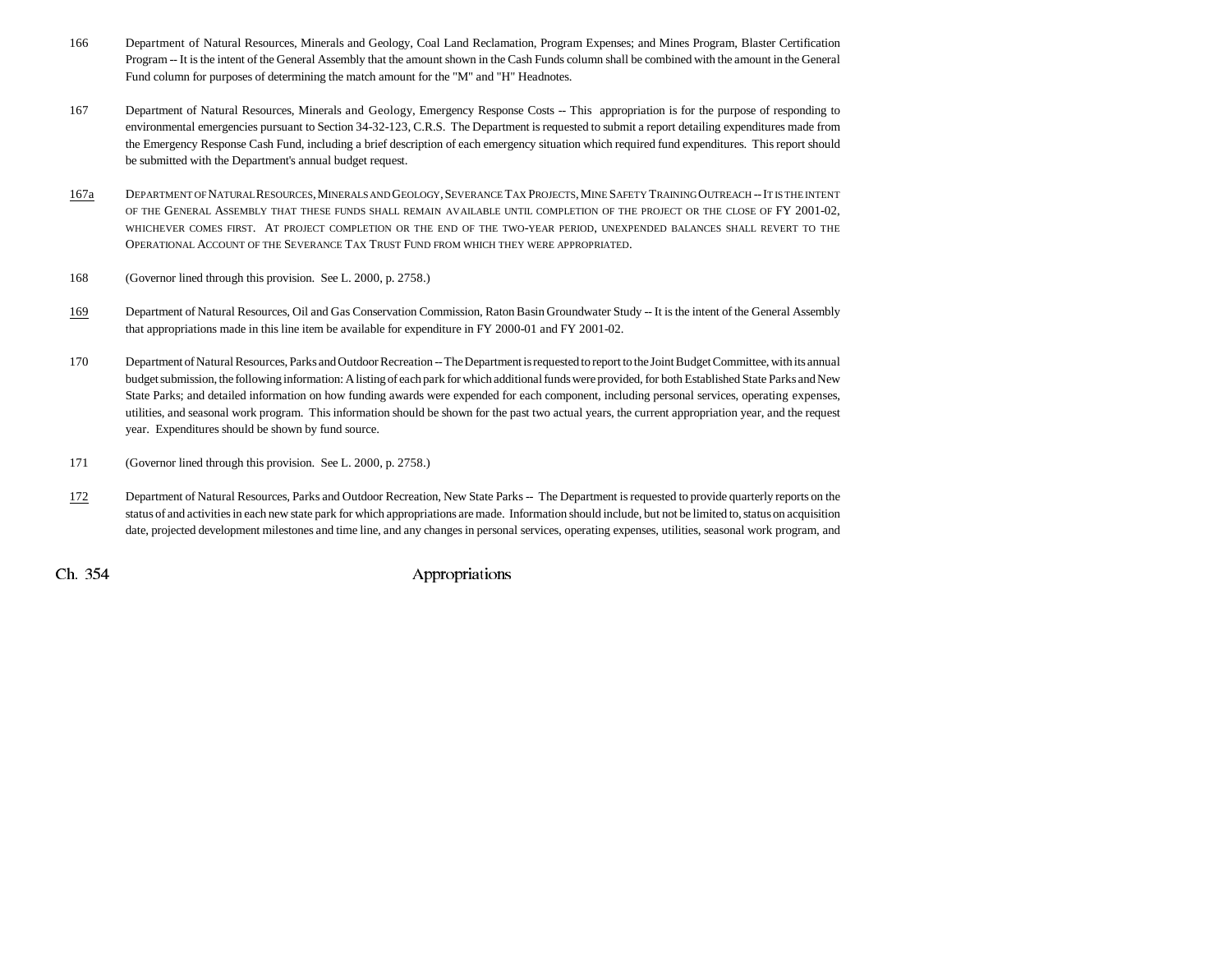|                 |              | APPROPRIATION FROM |               |              |               |              |  |
|-----------------|--------------|--------------------|---------------|--------------|---------------|--------------|--|
|                 |              |                    | GENERAL.      |              | CASH          |              |  |
| ITEM &          |              | <b>GENERAL</b>     | <b>FUND</b>   | CASH         | <b>FUNDS</b>  | FEDERAL      |  |
| <b>SUBTOTAL</b> | <b>TOTAL</b> | <b>FUND</b>        | <b>EXEMPT</b> | <b>FUNDS</b> | <b>EXEMPT</b> | <b>FUNDS</b> |  |
| ¢               |              |                    |               |              |               |              |  |

centrally appropriations needs from the original appropriation. This information should be provided on or before July 1, October 1, January 1, and April 1 of each year, starting with July 1, 2000.

- 173 (Governor lined through this provision. See L. 2000, p. 2758.)
- 174 Department of Natural Resources, Division of Wildlife -- It is the intent of the General Assembly that the Division of Wildlife submit a zero-based budget request for FY 2001-02 to the Joint Budget Committee by November 1, 2000. In addition to prioritizing work packages within a line item, this zerobased budget request should also prioritize between line item programs.
- 175 Department of Natural Resources, Division of Wildlife -- It is the intent of the General Assembly that the Division of Wildlife align its process for requesting grants from the Great Outdoors Colorado Board with the process of requesting appropriations from the General Assembly. Such alignment should include the process for requesting both base funding and Legacy funding from the GOCO Board. Further, the Division is requested to include its request for funding from the Great Outdoors Colorado Board with the Department's annual budget request. The Division is also requested to submit its FY 2001-02 budget request to the Great Outdoors Colorado Board so that it may be approved no later than November 1, 2001.
- 176 Department of Natural Resources, Division of Wildlife -- The Department is requested to submit a report to the General Assembly regarding cash fund revenues, cash fund balances, and cash fund expenditures for each cash fund administered by the Division. Information on cash fund expenditures should include details about the exact programs and projects funded from each cash fund. This report should be submitted to the Joint Budget Committee, the House Committee on Agriculture, Livestock, and Natural Resources, and the Senate Committee on Agriculture, Natural Resources, and Energy by November 1, 2000.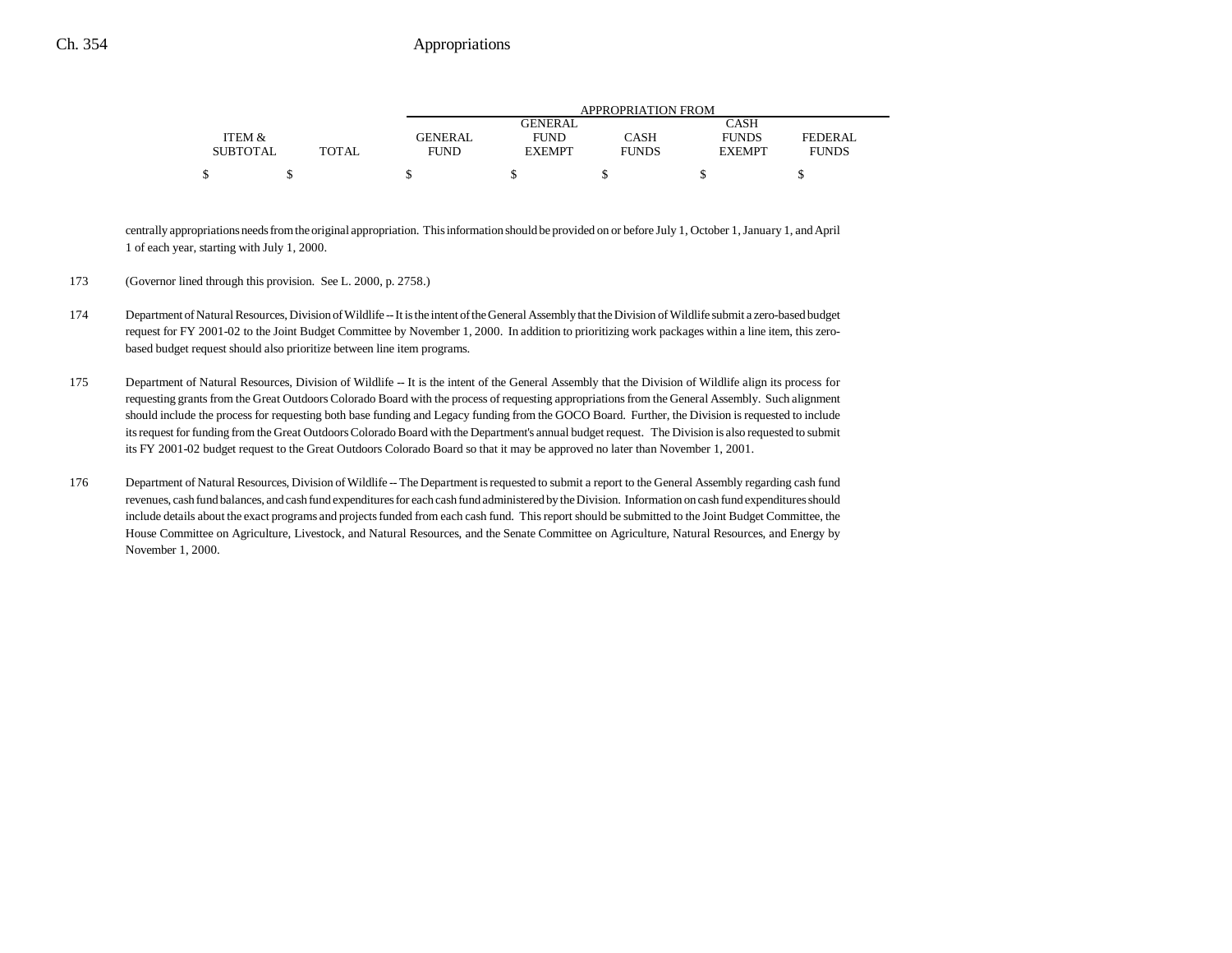- 177 (Governor lined through this provision. See L. 2000, p. 2758.)
- 178 (Governor lined through this provision. See L. 2000, p. 2759.)
- 179 Department of Natural Resources, Soil Conservation Board, Matching Grants to Districts -- It is the intent of the General Assembly that all funds distributed from the Matching Grants to Districts line item be matched with at least one dollar of federal, local, or private funds for each dollar of state funds received under this program.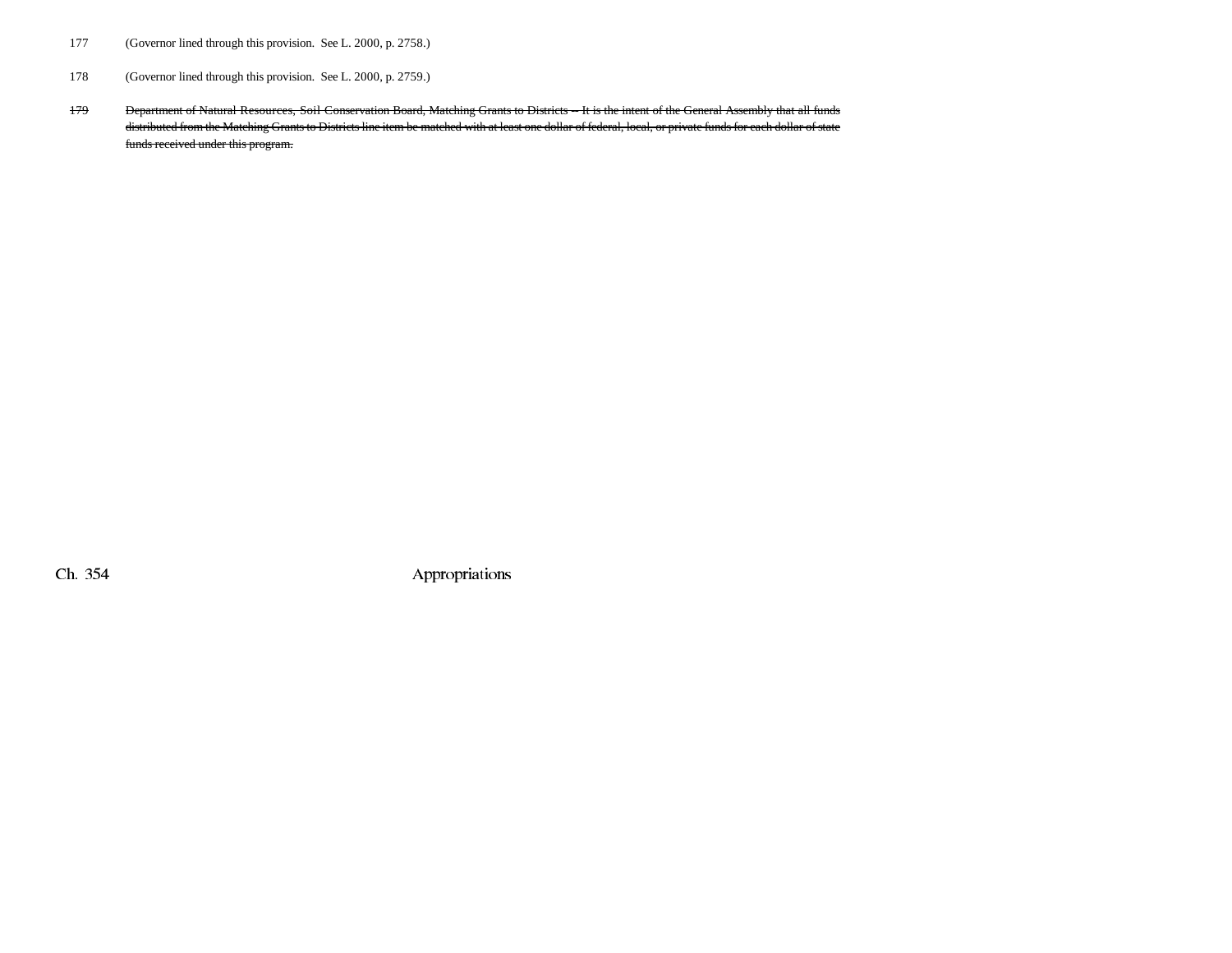|                 |       |                | APPROPRIATION FROM |              |               |                |  |  |
|-----------------|-------|----------------|--------------------|--------------|---------------|----------------|--|--|
|                 |       |                | GENERAL            |              | CASH          |                |  |  |
| ITEM &          |       | <b>GENERAL</b> | <b>FUND</b>        | CASH         | <b>FUNDS</b>  | <b>FEDERAL</b> |  |  |
| <b>SUBTOTAL</b> | TOTAL | FUND           | <b>EXEMPT</b>      | <b>FUNDS</b> | <b>EXEMPT</b> | <b>FUNDS</b>   |  |  |
|                 |       |                |                    |              |               |                |  |  |

## **SECTION 2.** Part XIV (8) and footnote 185 of section 2 of chapter 364, Session Laws of Colorado 1999, are amended to read:

## Section 2. **Appropriation.**

### **PART XIV DEPARTMENT OF NATURAL RESOURCES**

| (8) WATER RESOURCES DIVISION <sup>183</sup> |            |               |                  |                      |
|---------------------------------------------|------------|---------------|------------------|----------------------|
| Personal Services <sup>184</sup>            | 12,790,350 | 12,790,350    |                  |                      |
|                                             |            | $(230.6$ FTE) |                  |                      |
| <b>Operating Expenses</b>                   | 731,657    | 717,137       | $13,628^{\rm a}$ | 892 <sup>b</sup>     |
| Arkansas River,                             |            |               |                  |                      |
| <b>REPUBLICAN RIVER</b>                     |            |               |                  |                      |
| COMPACT, AND                                |            |               |                  |                      |
| <b>SPORTSMAN'S RANCH</b>                    |            |               |                  |                      |
| Litigation $185$                            | 511,100    | 511,100       |                  |                      |
| <b>Interstate Compacts</b>                  | 57,027     | 57,027        |                  |                      |
| Water Data Bank                             | 259,738    | 209,973       | $44,736^{\circ}$ | $5,029$ <sup>d</sup> |
|                                             | (5.0 FTE)  |               |                  |                      |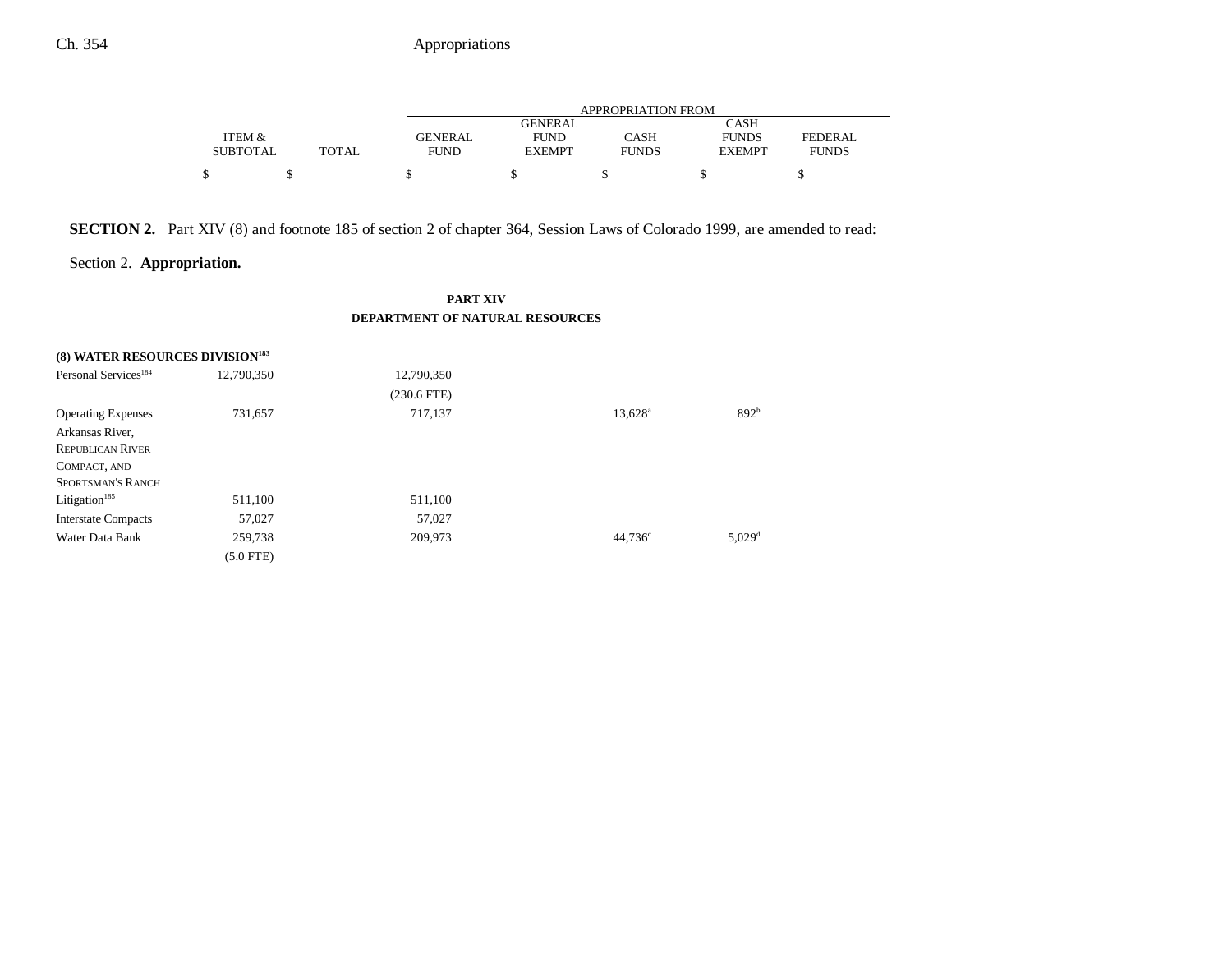| <b>Satellite Monitoring</b>     |             |            |         |                       |                      |                     |
|---------------------------------|-------------|------------|---------|-----------------------|----------------------|---------------------|
| System                          | 328,679     |            | 230,662 | 94,359 <sup>e</sup>   | $3,658$ <sup>f</sup> |                     |
|                                 | $(2.0$ FTE) |            |         |                       |                      |                     |
| Ground Water                    |             |            |         |                       |                      |                     |
| Management                      | 450,000     |            |         | 399,260 <sup>g</sup>  | $50,740^{\rm h}$     |                     |
|                                 | $(6.0$ FTE) |            |         |                       |                      |                     |
| <b>Indirect Cost Assessment</b> | 23,611      |            |         | $22,659$ <sup>i</sup> |                      | 952                 |
| Augmentation of Water           |             |            |         |                       |                      |                     |
| for Sand and Gravel             |             |            |         |                       |                      |                     |
| Extraction                      | 35,000      |            |         | 35,000 <sup>j</sup>   |                      |                     |
| Dam Emergency Repair            | 50,000      |            |         |                       | $50,000^k$           |                     |
| Federal Grant                   | 11,500      |            |         |                       |                      | 11,500 <sup>1</sup> |
| Colorado River Decision         |             |            |         |                       |                      |                     |
| <b>Support System</b>           | 214,812     |            | 107,406 |                       | $107,406^k$          |                     |
|                                 | $(1.0$ FTE) |            |         |                       |                      |                     |
|                                 |             | 15,463,474 |         |                       |                      |                     |

a Of this amount, \$8,364 shall be from the Publication Cash Fund and \$5,264 shall be from the Groundwater Publication Fund.

<sup>b</sup> This amount shall be from reserves in the Publication Cash Fund.

c This amount shall be from the Water Data Bank Cash Fund.

d This amount shall be from reserves in the Water Data Bank Cash Fund.

e This amount shall be from the Satellite Monitoring System Cash Fund.

f This amount shall be from reserves in the Satellite Monitoring System Cash Fund.

<sup>g</sup> This amount shall be from the Groundwater Management Cash Fund.

h This amount shall be from reserves in the Groundwater Management Cash Fund.

i This amount shall be from various sources of cash funds.

<sup>j</sup> This amount shall be from the Gravel Pit Lakes Augmentation Fund.